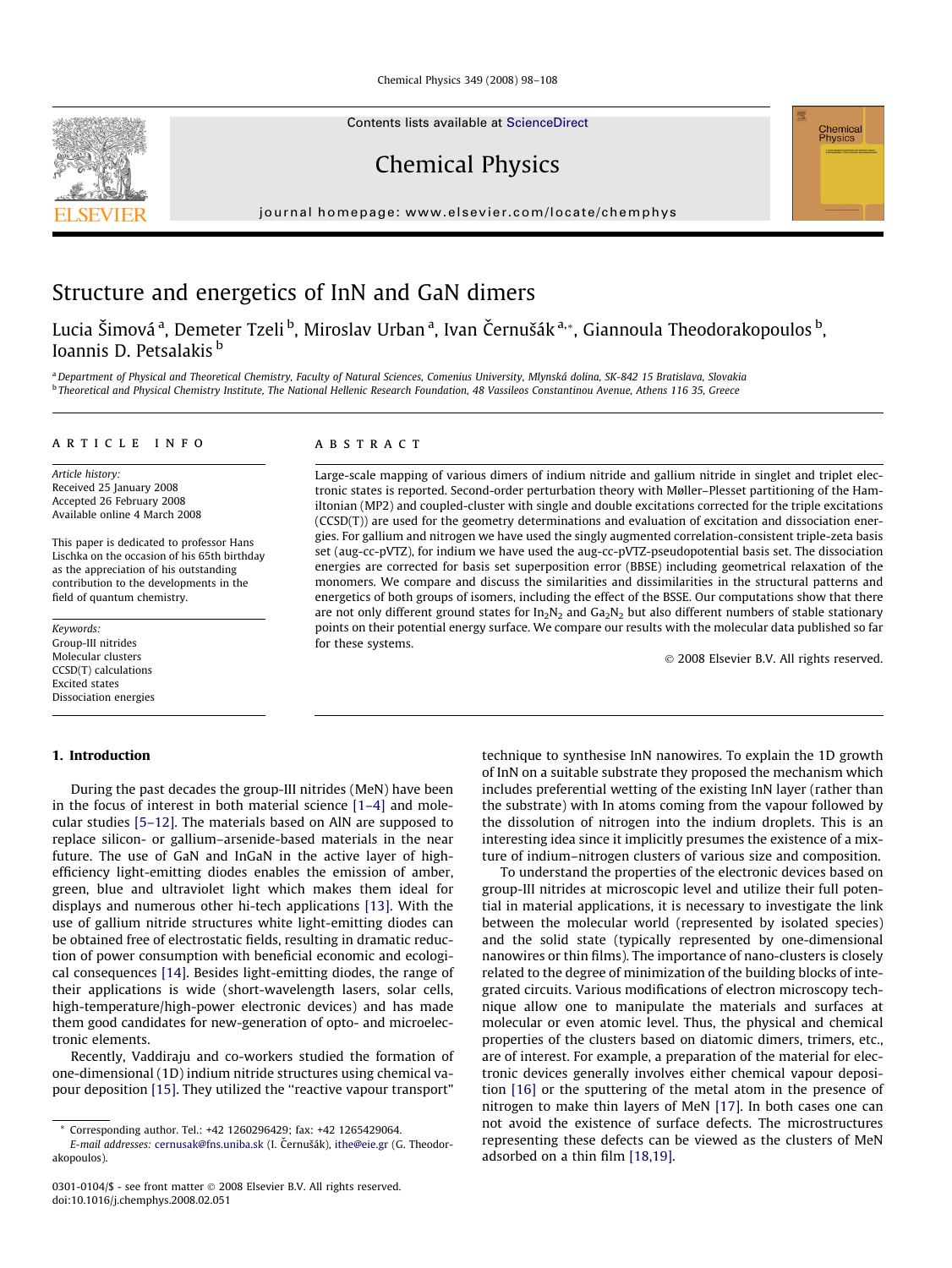There are only three studies on structures and relative energies of In<sub>2</sub>N<sub>2</sub>. Cardelino et al. calculated a series of compounds containing In atoms using the DFT method [\[7\]](#page-10-0). Only two structures of the In $_2$ N $_2$  molecule, a linear  $^3\Sigma_{\rm g}$  ( $D_{\infty h}$ ), which was their most stable and a rhombic  $(D_{2h})$  were examined in their work utilizing the B3LYP functional. Costales et al. have performed a DFT study of the structure, stability, vibrational frequencies and ionization energies of five singlet and triplet structures of  $In_2N_2$  [\[5\]](#page-10-0) and analyzed the character of their chemical bonding [\[6\]](#page-10-0). Their lowest energy was calculated for the <sup>3</sup> $\Sigma$  linear InInNN structure ( $C_{\infty v}$ ) which shows one imaginary frequency. The rhombic  $D_{2h}$  singlet structure was more stable than the linear InNNIn  $D_{\infty h}$  structure, in contrast to Ref. [\[7\].](#page-10-0) Finally, a recent paper by Cao and Balasubramanian [\[8\]](#page-10-0) comprises 20  $In<sub>2</sub>N<sub>2</sub>$  species having different geometries and multiplicities. This time, the most stable structures were T-shaped. All structures and energies have been computed by the MRCI method combined with the relativistic effective core potentials for the core electrons of In and N atoms with (4s4p1d) basis set for the outer  $5s<sup>2</sup>5p<sup>1</sup>$  shells for the In atom and the outer  $2s<sup>2</sup>2p<sup>3</sup>$  for the N atom [\[8\]](#page-10-0).

Very little is known about dimers of  $Ga_2N_2$ . Since both GaN and InN molecules and their clusters can be considered as species important in opto-electronics and other applications, it is interesting to compare properties of these molecules by using analogous methods. To our knowledge the only work which allows comparisons of the relative stability of  $In_2N_2$  and  $Ga_2N_2$  molecules (and, in addition,  $Al_2N_2$  clusters) was published by Kandalam et al. [\[5,6\].](#page-10-0) Only two structures of  $Ga<sub>2</sub>N<sub>2</sub>$  in their study are true minima, namely a rhombic, ( ${}^{1}A_{g}$ ,  $D_{2h}$ ), their global minimum, and a linear triplet state of the GaNGaN structure,  $D_{\infty h}$ . The remaining three linear triplet state structures have an imaginary frequency. This should be compared with their  $In<sub>2</sub>N<sub>2</sub>$  complexes which have three minima (a rhombic and two linear, InNInN and the InNNIn structures). T-shaped structure of  $In_2N_2$  and  $Ga_2N_2$  were not considered in the work of Kandalam et al. [\[5,6\].](#page-10-0) As it is shown in Ref. [\[8\]](#page-10-0) such structures are the most stable structures of  $In<sub>2</sub>N<sub>2</sub>$ . Limited number of structures optimized at B3LYP/6-311+G\* level was mentioned by Zhou and Andrews in their laser-ablation study [\[20\]](#page-10-0). They reported only three structures – rhombic singlet  $({}^{1}A_{g})$  and triplet  $({}^3\text{A}_\text{u})$  and linear  $^3\Sigma_\text{u}^-$  GaNNGa triplet.

We have decided to extend previous studies of both  $In_2N_2$  and  $Ga<sub>2</sub>N<sub>2</sub>$  molecules by using high-level CCSD(T) calculations which allow comparison of both molecules. Previously, we have studied relative stabilities of  $Ga<sub>2</sub>N$  and  $GaN<sub>2</sub>$  clusters as well as the adsorp-tion of Ga, GaN, GaN<sub>2</sub> and their cations at a silicon surface [\[21\].](#page-10-0) In this respect the present calculations are complementary to our previous work. One of the reasons for using CCSD(T) methods is accuracy. Bonding in GaN and InN complexes extends from weak Van der Waals (VdW) interactions up to relatively strong chemical bonding. DFT methods which are unavoidable when larger complexes and surface bonding are considered have difficulties in describing particularly the VdW interactions and so the comparison of different structures may be not accurate enough. Finally, even if the sequence of stabilities of  $In_2N_2$  complexes calculated by DFT and wave function methods [\[5,8\]](#page-10-0) is similar in a few complexes for which comparison is possible, excitation energies differ by as much as by 0.5 eV. We believe that more accurate analysis of these and similar clusters in terms of geometries, electronic structure, energetics and vibrational frequencies can assist in the interpretation of experimental data and future design of the materials. The aim of present work is, therefore, more accurate investigation of above mentioned molecular properties of the different  $Me<sub>2</sub>N<sub>2</sub>$ isomers in their ground and selected low-lying excited states. Using these data we want to (1) indicate the weakest bonds in the clusters, (2) analyze the potential fragments originating from  $Me<sub>2</sub>N<sub>2</sub>$  once these clusters are physi- or chemisorbed on the solid state surface (e.g. silicon), in future work. In this paper we consider the following potential fragments: MeN,  $Me<sub>2</sub>$ , N<sub>2</sub> and/or atoms Me, N.

As indicated by several theoretical studies, numerous possible structures and/or electronic states may be considered both for monomers [\[22,23\]](#page-10-0) and for higher clusters [\[5,6,8,9\].](#page-10-0) In this study we have restricted ourselves to the lowest singlet and triplet states. Section 2 gives the details of the basis sets and computational approaches employed. The results for both  $In_2N_2$  and  $Ga_2N_2$  are presented and discussed in Section 3. In Section 4 we compare with previous work on the two systems and summarize our results.

# 2. Calculations

We have performed geometry optimizations for the  $In_2N_2$  and  $Ga<sub>2</sub>N<sub>2</sub>$  isomers for various electronic states displayed in [Fig. 1.](#page-2-0) Some of the structures from [Fig. 1](#page-2-0) were also considered by Costales et al. in their DFT study of  $Ga_2N_2$  dimers [\[5\]](#page-10-0) and by Cao and Balasubramanian in the MRCI study of  $In<sub>2</sub>N<sub>2</sub>$  [\[8\].](#page-10-0)

The optimizations were carried out using the Gaussian03 [\[24\]](#page-10-0) package and the reference wave function was RHF (for singlets) and UHF (for triplets). Optimal geometries were obtained at the second-order Møller–Plesset perturbation theory (MP2) [\[25\]](#page-10-0). For gallium we have used the singly augmented correlation-consistent basis set of triple-zeta quality (MP2/aug-cc-pVTZ level), for indium we have used aug-cc-pVTZ-PP basis [\[26–29\]](#page-10-0). The latter employ an accurate small-core  $(1s^22s^22p^63s^23p^63d^{10}$ , i.e. 28 electrons) relativistic pseudopotentials and a  $(13s12p10d2f) \rightarrow$ [6s5p4d2f] basis set for the remaining electrons,  $4s^24p^64d^{10}5s^25p^1$ . Thus a total of 202 contracted Gaussian functions have been employed for  $In_2N_2$  and 210 contracted Gaussian functions for  $Ga_2N_2$ . In the MP2 calculations the  $2s^22p^3$  electrons of the N atom, the  $4s^24p^64d^{10}5s^25p^1$  electrons of In and  $3s^23p^63d^{10}4s^24p^1$ electrons of Ga were correlated. Thus, for both molecules 52 electrons were correlated in the MP2 step. In the RCCSD(T) calculations the  $2s^22p^3$  electrons of N, the  $4d^{10}5s^25p^1$  of In and  $3s<sup>2</sup>3p<sup>6</sup>3d<sup>10</sup>4s<sup>2</sup>4p<sup>1</sup>$  electrons of Ga were correlated. Thus, in the RCCSD(T) step 36 electrons of  $In_2N_2$  and 52 electrons of  $Ga_2N_2$ were correlated. In total, we have determined 28 structures for  $In_2N_2$  and 22 structures for  $Ga_2N_2$  They include different space and/or spin symmetries involving eleven different linear, Tshaped, rhombic and planar structures corresponding to minima or transition states. All optimized species were subject to a harmonic frequency check to discriminate between minima and transition states. The resulting geometries (equilibrium distances, bond angles) and energy orderings are reported for all the structures in the next section, while the harmonic frequencies are provided separately as Supplementary material. The other details of the calculations are collected in [Table 1.](#page-2-0)

Optimal geometries served as an input for single-point calculations of (restricted Hartree–Fock single-reference) RCCSD(T)/ aug-cc-pVTZ energies (the acronym RCCSD(T) stands for coupledclusters with single and double excitations corrected for the triple excitations) [\[30–33\].](#page-10-0) Usually, the use of MP2 geometries for the single-point RCCSD(T) energies leads to significant change in energy ordering of isomers and/or singlet/triplet separations over the MP2 ones. For some isomers, where we have found large mono- and bi-excitation amplitudes from the CCSD computational step (see next paragraphs) we have repeated the geometry optimization also at RCCSD(T)/aug-cc-pVTZ level. In the case of the  $In_2N_2$ all the reported RCCSD(T) results have been obtained after a geometry optimization.

We note that both approaches, MP2 and RCCSD(T) use as a reference wave function the Hartree–Fock solution of SCF equations of molecular problem. We have used MOLCAS 6.5 [\[34\]](#page-10-0) package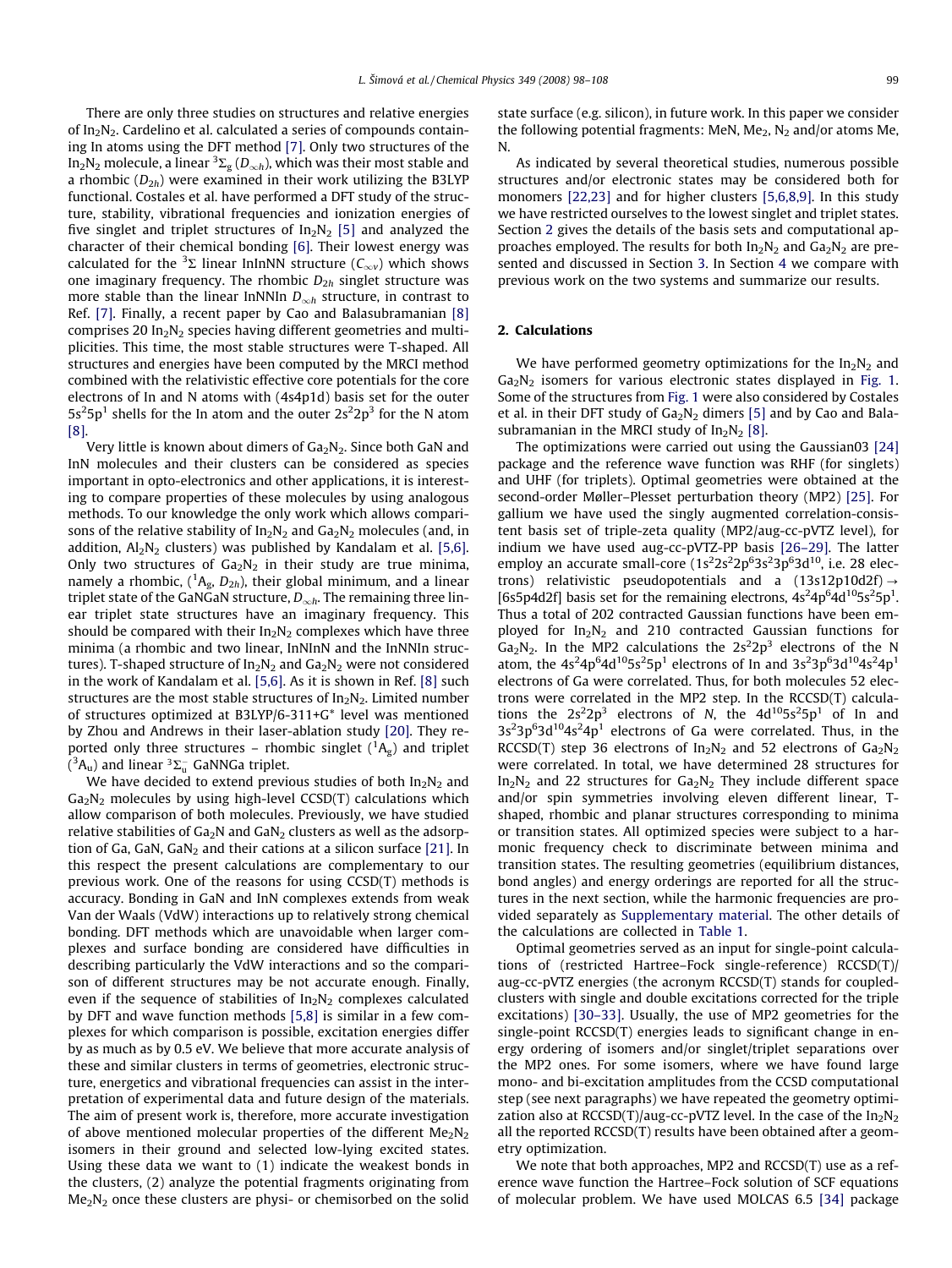<span id="page-2-0"></span>

Fig. 1. Calculated structures of the  $Me<sub>2</sub>N<sub>2</sub>$  molecules.

Table 1 Details of the calculations

| Atom                          | <b>Basis</b>                                 | Correlated electrons                                                  | <b>Note</b>                                          |
|-------------------------------|----------------------------------------------|-----------------------------------------------------------------------|------------------------------------------------------|
| Nitrogen<br>Gallium<br>Indium | aug-cc-pvtz<br>aug-cc-pvtz<br>aug-cc-pvtz-PP | $2s$ , $2p$<br>3s, 3p, 3d, 4s, 4p<br>4s, 4p, 4d, 5s, 5p<br>4d, 5s, 5p | MP <sub>2</sub> step<br>$RCCSD(T)$ step <sup>a</sup> |

 $a$  The CC calculation with more correlated electrons  $(+4s4p)$  was unstable.

for the  $Ga_2N_2$  and MOLPRO2006 for the  $In_2N_2$  calculations of the final energies. In this part of our work, the reference wave functions were RHF (for singlets) and ROHF (for triplets).

Since we are dealing with yet unknown species and we are using the single-reference RCCSD(T) method, it is useful to analyze carefully the Hartree–Fock stability of the SCF solution as well as the final mono- and bi-excitation amplitudes from the CCSD computational step. Large amplitudes may: (1) either signal large sensitivity of the geometry of particular dimer with respect to the method (in other words – the inadequacy of the assumption that MP2 geometry can be used in RCCSD(T) calculation); (2) or indicate the existence of a multireference problem, which is for large mono-excitation amplitudes often accompanied with Hartree– Fock instability. To alleviate the first possibility we have repeated the optimization of the geometry of some clusters also at the RCCSD(T)/aug-cc-pVTZ level. In favourable cases, the refinement at RCCSD(T) lowers the excitation-amplitudes because the system relaxes to less stretched bonds (it is known that the MP2 method tends to overestimate bond lengths [\[31\]\)](#page-10-0).

The energetics of the  $In_2N_2$  and  $Ga_2N_2$  isomers can be investigated from two points of view. First, we can look at the relative ordering of the isomers in both singlet and triplet states. Secondly, we can define and compute the dissociation energies  $D_i$  of the cluster related to selected products of dissociation (Me = Ga, In):

| $Me2N2 \rightarrow Me2 + N2$    |       | (1) |
|---------------------------------|-------|-----|
| $Me_2N_2 \rightarrow 2Me + N_2$ | $D_2$ | (2) |
| $Me_2N_2 \rightarrow 2MeN$      | $D_2$ |     |

Table 2

Absolute values of the largest  $t_1$  and  $t_2$  amplitudes from RCCSD(T)/aug-cc-pVTZ calculations of  $Ga<sub>2</sub>N<sub>2</sub>$  and  $In<sub>2</sub>N<sub>2</sub>$ 

| Species                            | Ga <sub>2</sub> N <sub>2</sub> |         | In <sub>2</sub> N <sub>2</sub> |         |  |  |
|------------------------------------|--------------------------------|---------|--------------------------------|---------|--|--|
|                                    | $ t_1 $                        | $ t_2 $ | $ t_1 $                        | $ t_2 $ |  |  |
| 16a                                | < 0.05                         | 0.090   | < 0.05                         | 0.106   |  |  |
| 19c                                | < 0.05                         | 0.094   | < 0.05                         | 0.108   |  |  |
| 117h                               | 0.100                          | 0.075   | 0.150                          | 0.103   |  |  |
| $3$ 19h                            | 0.105                          | 0.088   | 0.153                          | 0.091   |  |  |
| 321g <sup>a</sup>                  | 0.177                          | 0.028   | 0.067                          | 0.054   |  |  |
| $325j^a$                           | 0.187                          | 0.077   |                                |         |  |  |
| ${}^{3}27k~({}^{3}\Sigma^{+}_{g})$ | 0.184                          | 0.079   |                                |         |  |  |
| $3$ 11b                            | 0.101                          | 0.038   | 0.371                          | 0.061   |  |  |
| 315g                               |                                |         | 0.329                          | < 0.05  |  |  |
| 122g                               | 0.298                          | 0.110   |                                |         |  |  |
| 126g                               |                                | -       | 0.351                          | 0.247   |  |  |
| $^3$ 23h                           | 0.124                          | 0.240   | 0.138                          | 0.149   |  |  |

Only structures with at least one amplitude larger than 0.1 are given.

 $a$  The largest  $t_1$  amplitudes of GaN fragments needed for BSSE corrections to reaction energies of the  $321g$ , and  $325j$  structures are 0.23 and 0.22, respectively.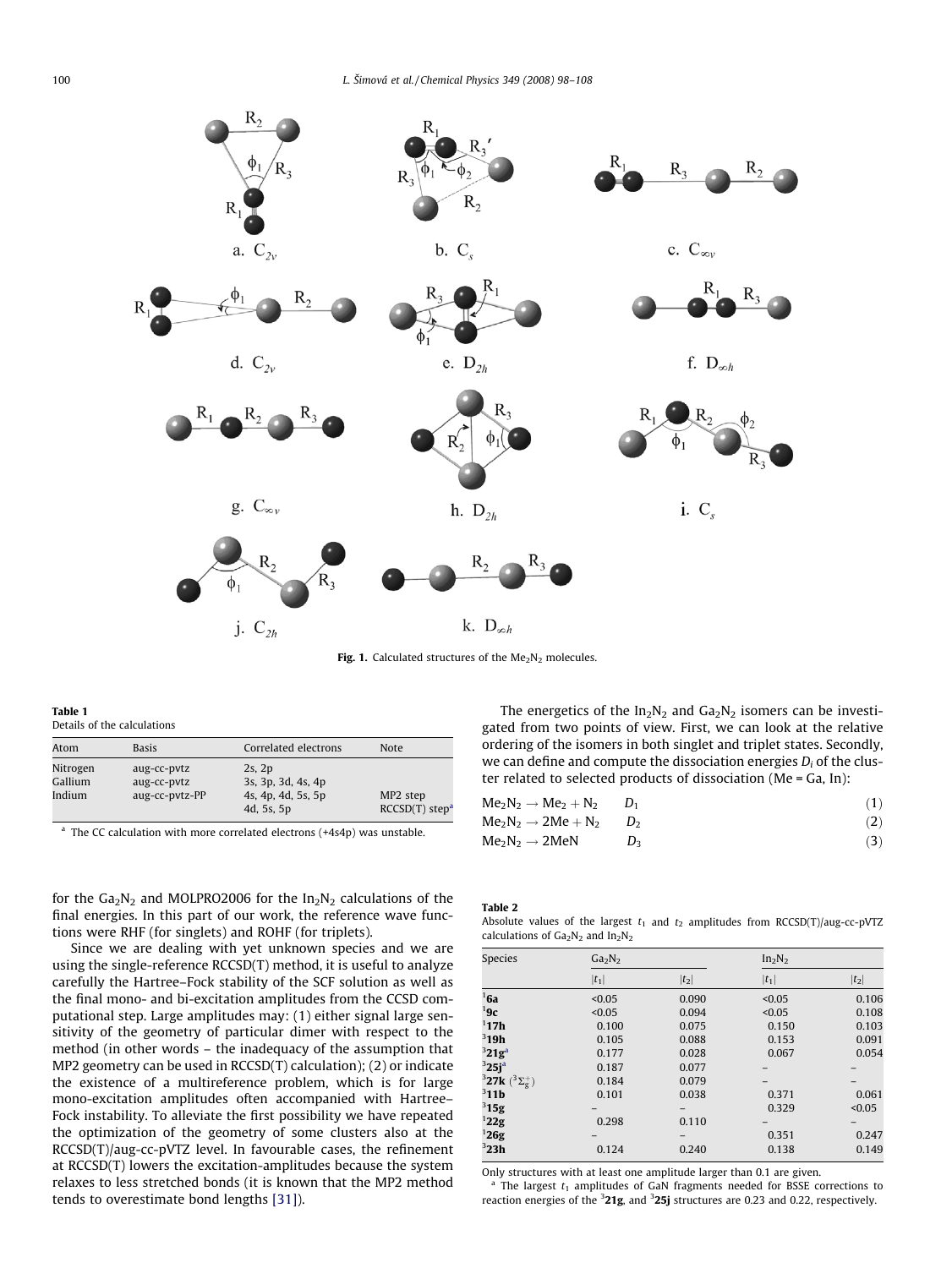<span id="page-3-0"></span>The first reaction refers to the stability of  $Me<sub>2</sub>N<sub>2</sub>$  considered as a product of dimerization of the two homonuclear monomers. The second one can be described as the interaction of nitrogen molecule with two Ga or In atoms and the third is the dimerization of heteronuclear monomers. In each case one has to be careful in the evaluation of the relative energies within a supermolecule approach. Our aug-cc-pVTZ basis set is flexible enough and thus appropriate for geometry determinations, however, it is still not saturated for energy evaluations. Thus, the energy differences arising from Eqs. [\(1\)–\(3\)](#page-2-0) may be affected by the basis set superposition error (BSSE). Therefore, in the evaluation of the binding energies we estimated the BSSE using the counterpoise correction [\[35,36\]](#page-10-0) considering the geometry relaxation. This requires calculations of the supersystem and all subsystems in the supersystem geometry with the supersystem basis set, as well as calculations of the subsystems in their respective basis sets with both the geometry corresponding to the supersystem and to the geometry of the separated subsystem, respectively.

|--|

|  | MP2 geometries and ordering of the $In2N2$ isomers |  |  |  |  |  |
|--|----------------------------------------------------|--|--|--|--|--|
|--|----------------------------------------------------|--|--|--|--|--|

# 3. Results

We have considered 11 geometries for both systems [\(Fig. 1\)](#page-2-0). Typically, the actual number of the conceivable  $In_2N_2$  or  $Ga_2N_2$  isomers is higher since each geometrical structure can acquire various electronic states. For convenience the isomers have been labeled by three symbols, the first indicating the spin multiplicity (superscript 1 or 3), the second the energy rank of the isomer at the MP2 level of theory, and the third is the structural type according to [Fig. 1](#page-2-0). For example, <sup>3</sup>1a is the triplet state for the lowest (most stable) T-shaped structure a. Note that not all structures listed for  $In<sub>2</sub>N<sub>2</sub>$  could be also optimized for  $Ga<sub>2</sub>N<sub>2</sub>$ . In addition,  $Ga<sub>2</sub>N<sub>2</sub>$  dimers having energies very high above the minimum energy have been omitted. In some electronic states and geometry structures, as listed in [Table 2,](#page-2-0) high  $t_1$  or  $t_2$  CCSD excitation amplitudes of  $In<sub>2</sub>N<sub>2</sub>$  or  $Ga<sub>2</sub>N<sub>2</sub>$  were detected. High CCSD amplitudes indicate that a molecule under consideration is not adequately described by CCSD with a single-determinant reference. According to our expe-

| Species/sym/state/type <sup>a</sup> |                    |                                                              | $\boldsymbol{R}_1$ | $\ensuremath{R_\mathrm{2}}$ | $R_3$                    | $\phi_1$                  | $\phi_2$ | $T_e\,$ |         |
|-------------------------------------|--------------------|--------------------------------------------------------------|--------------------|-----------------------------|--------------------------|---------------------------|----------|---------|---------|
| 31a                                 | $C_{2v}$           | $^3\mbox{B}_1$                                               | m                  | 1.112                       | 2.918                    | 3.124                     | 55.7     |         | $0.0\,$ |
|                                     |                    |                                                              |                    | 1.104                       | 2.981                    | 3.241                     | 54.8     |         | $0.0\,$ |
| 12b                                 | $C_{\rm s}$        | $^1\!A'$                                                     | m                  | 1.188                       | 3.254                    | 2.470, 2.332 <sup>b</sup> | 77.9     | 159.0   | 0.103   |
|                                     |                    |                                                              |                    | 1.11                        | 3.26                     | 3.46, $2.95^b$            | 71.0     | 153.0   | 0.294   |
| 33c                                 | $C_{\infty v}$     | $^3\Sigma^-$                                                 | m                  | 1.114                       | 2.728                    | 3.435                     |          |         | 0.186   |
|                                     |                    |                                                              |                    | 1.104                       | 2.774                    | 3.607                     |          |         | 0.206   |
| 34d                                 | $C_{2v}$           | $^3\mbox{B}_2$                                               | TS                 | 1.114                       | 2.951                    | 4.259                     | 15.0     |         | 0.192   |
|                                     |                    |                                                              |                    | 1.104                       | 3.004                    | 4.462                     | 14.2     |         | 0.120   |
| 35d                                 | $C_{2v}$           | $A_2$                                                        | <b>TS</b>          | 1.115                       | 2.714                    | 3.812                     | 16.8     |         | 0.224   |
|                                     |                    |                                                              |                    | 1.104                       | 2.769                    | 3.987                     | 15.9     |         | 0.235   |
| 16a                                 | $C_{2v}$           | $A_1$                                                        | m                  | 1.124                       | 2.739                    | 2.711                     | 55.3     |         | 0.432   |
|                                     |                    |                                                              |                    | 1.106                       | 2.834                    | 3.054                     | 60.7     |         | 0.487   |
| 17e                                 | ${\cal D}_{2h}$    | ${}^{1}A_{g}$                                                | m                  | 1.250                       |                          | 2.330                     | 31.1     |         | 0.553   |
|                                     |                    |                                                              |                    | 1.250                       |                          | 2.345                     | 30.9     |         | 0.715   |
| 18d                                 | $C_{2\nu}$         | ${}^1A_1$                                                    | <b>TS</b>          | 1.114                       | 3.249                    | 4.524                     | 14.1     |         | 0.584   |
|                                     |                    |                                                              |                    | 1.104                       | 3.289                    | 4.708                     | 13.5     |         | 0.374   |
| 19c                                 | $C_{\infty v}$     | $1\Sigma^+$                                                  | <b>TS</b>          | 1.115                       | 2.772                    | 3.215                     |          |         | 0.707   |
|                                     |                    |                                                              |                    | 1.104                       | 2.858                    | 3.584                     |          |         | 0.610   |
| $3$ 10f                             | $D_{\infty h}$     | $^3\Sigma_g^-$                                               | m                  | 1.165                       |                          | 2.210                     |          |         | 1.047   |
|                                     |                    |                                                              |                    | 1.191                       |                          | 2.170                     |          |         | 1.183   |
| $3$ 11b                             | $C_{s}$            | $^3A^{\prime\prime}$                                         | m                  | 1.179                       | 3.661                    | 2.284, 2.243 <sup>b</sup> | 83.9     | 169.8   | 1.187   |
|                                     |                    |                                                              |                    | 1.21                        | 2.96                     | 2.62, 2.37 <sup>b</sup>   | 75.0     | 151.0   | 1.090   |
| $1$ 12f                             | $D_{\infty h}$     | $^1\Sigma_g^+$                                               | m                  | 1.172                       |                          | 2.242                     |          |         | 1.189   |
|                                     |                    |                                                              |                    | 1.176                       |                          | 2.233                     |          |         | 1.412   |
| $3$ 13a                             | $C_{2v}$           | $^3\mathrm{A}_2$                                             | m                  | 1.135                       | 2.996                    | 2.439                     | 75.8     |         | 1.748   |
| $3$ 14e                             | $D_{2h}$           | $^3\mbox{B}_{\rm 2g}$                                        | m                  | 1.298                       |                          | 2.293                     | 32.9     |         | 1.853   |
| 315g                                | $C_{\infty v}$     | $3\Sigma^-$                                                  | TS <sup>c</sup>    | 2.028                       | 1.885                    | 2.094                     |          |         | 4.222   |
|                                     |                    |                                                              |                    | 2.098                       | 1.923                    | 1.982                     |          |         | 5.092   |
| $3$ 16h                             | ${\cal D}_{2h}$    | $^3\mbox{B}_{3\mbox{\scriptsize u}}$                         | N/A <sup>d</sup>   |                             | 3.170                    | 2.070                     | 99.9     |         | 4.893   |
| 117h                                | $D_{2h}$           | $^{1}A_{g}$                                                  | m                  |                             | 2.622                    | 2.170                     | 74.3     |         | 5.145   |
|                                     |                    |                                                              |                    |                             | 2.699                    | 2.180                     | 76.5     |         | 6.055   |
| $3$ 18i                             | $C_{s}$            | $^3\mathrm{A}^{\prime\prime}$                                | ${\rm m}$          | 2.015                       | 2.029                    | 1.974                     | 113.8    | 162.8   | 5.742   |
| $3$ 19h                             | $D_{2h}$           | ${}^3B_{1g}$                                                 | <b>TS</b>          |                             | 2.730                    | 2.110                     | 80.6     |         | 5.761   |
|                                     |                    |                                                              |                    |                             | 2.783                    | 2.157                     | 80.3     |         | 5.275   |
| 320g                                | $C_{\infty\nu}$    | $3\Sigma^+$                                                  | N/A <sup>d</sup>   |                             |                          | $\overline{a}$            |          |         |         |
|                                     |                    |                                                              |                    |                             | 2.120                    | 2.031                     | 1.979    |         | 5.671   |
| 321g                                | $C_{\infty\nu}$    | $^3\Pi$                                                      | m                  | 1.980                       | 1.854                    | 1.989                     |          |         | 5.946   |
|                                     |                    |                                                              |                    | 1.946                       | 1.944                    | 1.995                     |          |         | 5.717   |
| $^1 22 \mathrm{g}$                  | $C_{\infty v}$     | $1\Sigma^+$                                                  | m                  | 2.060                       | 1.878                    | 2.027                     |          |         | 6.223   |
| $3$ 23h                             | $D_{2h}$           | $^3\mbox{B}_{1\mbox{u}}$                                     | m                  |                             | $\overline{\phantom{0}}$ | $\overline{\phantom{0}}$  |          |         |         |
|                                     |                    |                                                              |                    |                             | 3.116                    | 2.144                     | 93.2     |         | 6.524   |
| 124j                                | $\mathcal{C}_{2h}$ | ${}^{1}A_{g}$                                                | m                  |                             | 2.756                    | 1.923                     | 101.3    |         | 6.620   |
| 325j                                | $C_{2h}$           | $\begin{array}{c}\n^{3}B_{g} \\ ^{3}\Sigma^{+}\n\end{array}$ | $\mathbf m$        |                             | 2.546                    | 2.049                     | 158.3    |         | 8.486   |
| 126g                                | $C_{\infty v}$     |                                                              | m                  | 1.932                       | 1.965                    | 1.917                     |          |         | 8.528   |
|                                     |                    |                                                              |                    | 1.875                       | 1.941                    | 1.855                     |          |         |         |
| 327k                                | $D_{\infty h}$     | $^1\Sigma_g^-$<br>$^1\Sigma_g^+$                             | TS <sup>c</sup>    |                             | 2.504                    | 2.026                     |          |         | 8.530   |
| 128k                                | $D_{\infty h}$     |                                                              | m                  |                             | 2.460                    | 1.792                     |          |         | 10.313  |

For some species also the RCCSD(T) geometries and excitation energies are given as a second row for the pertinent structure. Distances in Ångstrom, angles in deg,  $T_e$ 's in eV.<br><sup>a</sup> m = minimum, TS = transition state, TS<sub>2</sub>

 $\epsilon$  Two degenerate imaginary linear bends.

<sup>d</sup> Frequency calculation failed.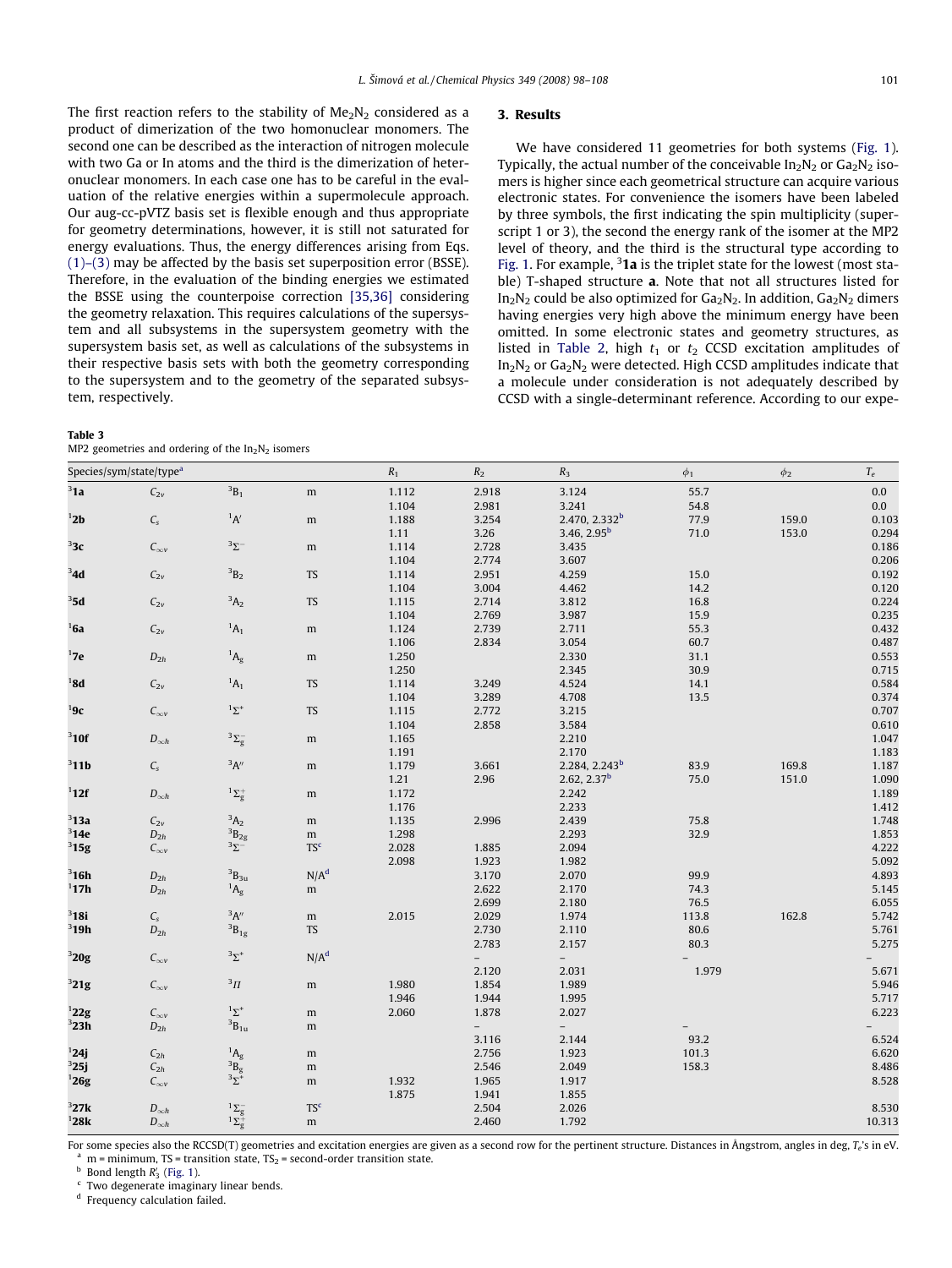<span id="page-4-0"></span>rience (see, e.g. [\[37\]\)](#page-10-0), single-determinant CCSD(T) can be safely used when amplitudes are smaller than 0.1. Results with amplitudes not exceeding absolute value of 0.2 are still acceptable, but calculations having CCSD amplitudes higher than 0.2 should be taken with caution or, even better, should be omitted. Such amplitudes indicate quasidegeneracy problems and respective species must be calculated by much more complicated and time demanding multireference CC or CI methods. Geometries and excitation energies of some such structures of  $In_2N_2$  are listed in [Table 3.](#page-3-0) The bond lengths and the dissociation energies of the  $In_2$ ,  $N_2$  and InN are given in Table 4. We have listed all optimized  $In<sub>2</sub>N<sub>2</sub>$  structures in [Table 3](#page-3-0) for the sake of completeness, but not all have been considered in fragmentation reactions, Tables 5–7. Analogously, geometry data and excitation energies of different isomers of  $Ga<sub>2</sub>N<sub>2</sub>$  and the respective monomers are collected in [Tables 8 and](#page-5-0) [9](#page-5-0) and the corresponding reaction energies are summarized in [Ta](#page-5-0)[bles 10–12](#page-5-0).

Following Eqs. [\(1\)–\(3\)](#page-2-0) the calculated structures can be divided into three categories according to their possible fragments,  $Me<sub>2</sub> + N<sub>2</sub>$ , 2Me + N<sub>2</sub> or 2MeN. In subsequent sections we present

#### Table 4

Bond lengths  $R_e$  (Å), dissociation energies  $D_e$  (kJ/mol) with respect to the ground state products of In $_2$ , N $_2$  and InN molecules, harmonic frequencies  $\omega_e$  (cm $^{-1}$ ) and excitation energies  $T_e$  (eV) at MP2 and RCCSD(T)/aug-cc-pVTZ(-PP) levels of theory

| <b>Species</b>                              | MP <sub>2</sub> |            |                 |       |            | RCCSD(T)   |       |  |
|---------------------------------------------|-----------------|------------|-----------------|-------|------------|------------|-------|--|
|                                             | $R_{\rho}$      | $D_{\rho}$ | $\omega_{\rho}$ | $T_e$ | $R_{\rho}$ | $D_{\rho}$ | $T_e$ |  |
| $In_2(X^3\Pi)$                              | 2.953           | 129.0      | 127.6           | 0.0   | 3.005      | 119.4      | 0.000 |  |
| $In_2(A^3\Sigma_\sigma^-)$                  | 2.709           | 123.8      | 166.9           | 0.050 | 2.770      | 107.3      | 0.125 |  |
| $In_2(a_1\Sigma_g^{\text{+}})_G^{\text{a}}$ | 3.251           | 91.37      | 101.6           | 0.390 | 3.290      | 94.9       | 0.254 |  |
| $In_2(a1\Sigma_{\sigma}^+)$ <sup>a</sup>    | 2.764           | 71.8       | 150.1           | 0.593 | 2.858      | 68.3       | 0.530 |  |
| InN $(X^3\Sigma^-)$                         | 2.191           | 165.1      | 494.7           | 0.0   | 2.222      | 166.4      | 0.000 |  |
| InN( $A^3\Pi$ )                             | 2.067           | 136.5      | 600.1           | 0.296 | 2.084      | 145.7      | 0.214 |  |
| $N_2(X^1\Sigma^+_{\sigma})$                 | 1.114           | 964.9      | 2186.2          | 0.0   | 1.104      | 913.2      |       |  |

 $a$  G = Global, L = Local minimum.

### Table 5

Dissociation energies  $D_1$  (kJ/mol) with respect to In $_2(X^3I1) + \mathsf{N}_2(X^1\Sigma_\mathsf{g}^+)$  for the triplet and  $\ln_2(a^1\Sigma_g^+)+\mathrm{N}_2(X^1\Sigma_g^+)$  for the singlet structures of the  $\ln_2\mathrm{N}_2$  molecule,  $D_2$  with respect to  $2\text{In}(^2\text{P}) + \text{N}_2(X^1\Sigma_{\text{g}}^+)$ 

| Species | $D_1$                                          | $D_{1(BSSE)}^{\qquad a}$ | $D_2^{\ b}$                        | $D_{2}$ (BSSE) <sup>a</sup> |
|---------|------------------------------------------------|--------------------------|------------------------------------|-----------------------------|
|         | $\rightarrow$ In <sub>2</sub> + N <sub>2</sub> |                          | $\rightarrow$ 2In + N <sub>2</sub> |                             |
|         | 22.0                                           | 8.7                      | 151.0                              | 118.9                       |
|         | 13.7                                           | 6.3                      | 133.2                              | 115.6                       |
|         | 4.1                                            | $-2.0$                   | 133.1                              | 102.6                       |
|         | $-6.1$                                         | $-9.4$                   | 113.3                              | 98.1                        |
|         | 3.5                                            | 0.7                      | 132.5                              | 111.1                       |
|         | 2.1                                            | 0.7                      | 121.6                              | 110.2                       |
|         | 0.4                                            | $-11.6$                  | 129.4                              | 100.9                       |
|         | $-9.0$                                         | $-11.5$                  | 110.4                              | 95.0                        |
|         | 17.9                                           | $-6.3$                   | 109.3                              | 76.6                        |
|         | $-8.8$                                         | $-18.8$                  | 86.2                               | 64.6                        |
|         | 3.4                                            | 1.3                      | 94.7                               | 78.7                        |
|         | 2.2                                            | 0.7                      | 97.1                               | 85.8                        |
|         | $-46.2$                                        | $-52.3$                  | 82.8                               | 52.2                        |
|         | $-20.7$                                        | $-24.1$                  | 74.3                               | 60.4                        |
|         | $\epsilon$                                     |                          | $\mathbf c$                        |                             |
|         |                                                |                          |                                    |                             |

For each isomer the first row refers to MP2/aug-cc-pVTZ, the second row refers to RCCSD(T)/aug-cc-pVTZ level of theory.

BSSE-corrected value.

<sup>b</sup> The  $P_{1/2} \rightarrow 2P_{3/2}$  excitation energy for indium is 0.274 eV (experiment [\[41\]](#page-10-0)), or 0.261 eV (CASPT2/SOC calculation [\[42\]](#page-10-0)).

<sup>c</sup> Unbound.

#### Table 6

Dissociation energies  $D_2$  (kJ/mol) with respect to  $2\text{In}(^{2}P) + N_2(X^{1}\Sigma_{g}^{+})$  of different species of the  $In<sub>2</sub>N<sub>2</sub>$  molecule

| Species |                   | $D_2$           | $D_{2~(BSSE)}^{a}$ |
|---------|-------------------|-----------------|--------------------|
|         |                   | $2In + N2$      |                    |
|         | 12 <sub>b</sub>   | 141.1<br>104.8  | 85.7<br>89.8       |
|         | 17e<br>64.2       | 97.6<br>28.3    | 35.9               |
|         | $3$ 10f<br>9.1    | 50.0<br>$-24.8$ | $-9.9$             |
|         | $1$ 12f<br>$-3.1$ | 36.3<br>$-34.3$ | $-20.9$            |
|         | $3$ 14e           | $\mathbf b$     | $\mathbf b$        |

For each isomer the first row refers to MP2/aug-cc-pVTZ, the second row refers to RCCSD(T)/aug-cc-pVTZ level of theory.

BSSE-corrected value.

**b** Unbound.

separately the results for  $In_2N_2$  and for  $Ga_2N_2$  (geometries and energetics). The dissociation energies in Tables 5–7, 10–12 are arranged according to the magnitude of the excitation energy of the particular isomer, as presented in the last column of [Tables 3 and 8.](#page-3-0) The harmonic frequency wave numbers and IR intensities are available in Supplementary material.

To simplify the discussion, we will present the  $In_2N_2$  first because the number of stable indium nitride isomers is larger than those for gallium nitride. This will make the comparison of the isomers ordering more transparent.

#### Table 7

Dissociation energies  $D_3$  (kJ/mol) with respect to  $2\text{InN}(X^3\Sigma^-)$  of the In<sub>2</sub>N<sub>2</sub> molecules

| Species                                         |                  | $\mathbb{D}_3$ | $D_3$ (BSSE) <sup>2</sup> |
|-------------------------------------------------|------------------|----------------|---------------------------|
|                                                 |                  | 2InN           |                           |
|                                                 | 316h             | 313.6          | 254.4                     |
|                                                 | 117h             | 289.3<br>129.4 | 227.8<br>101.3            |
|                                                 | $3$ 18i          | 231.7          | 190.8                     |
|                                                 | $3$ 19h          | 229.8<br>204.6 | 168.4<br>171.3            |
|                                                 | 321g             | 212.0<br>162.0 | 157.7<br>143.6            |
|                                                 | $^122\mathrm{g}$ | 185.3          | 134.7                     |
|                                                 | 124j             | 147.0          | 119.4                     |
|                                                 | 325j             | $\mathbf b$    | $\mathbf b$               |
|                                                 | 327k             | $\mathbf b$    | $\mathbf b$               |
|                                                 | 128k             | d              | $\mathbf b$               |
| $\bullet\hspace{-4.5pt}-\hspace{-4.5pt}\bullet$ | $320g^c$         | 184.5          | 170.5                     |
|                                                 | $323h$ c         | 102.2          | 71.0                      |

The first row refers to MP2/aug-cc-pVTZ, the second (optional) row refers to RCCSD(T)/aug-cc-pVTZ level of theory.

BSSE-corrected value.

**b** Unbound.

 $c$  Minimum found only at the CCSD(T) level.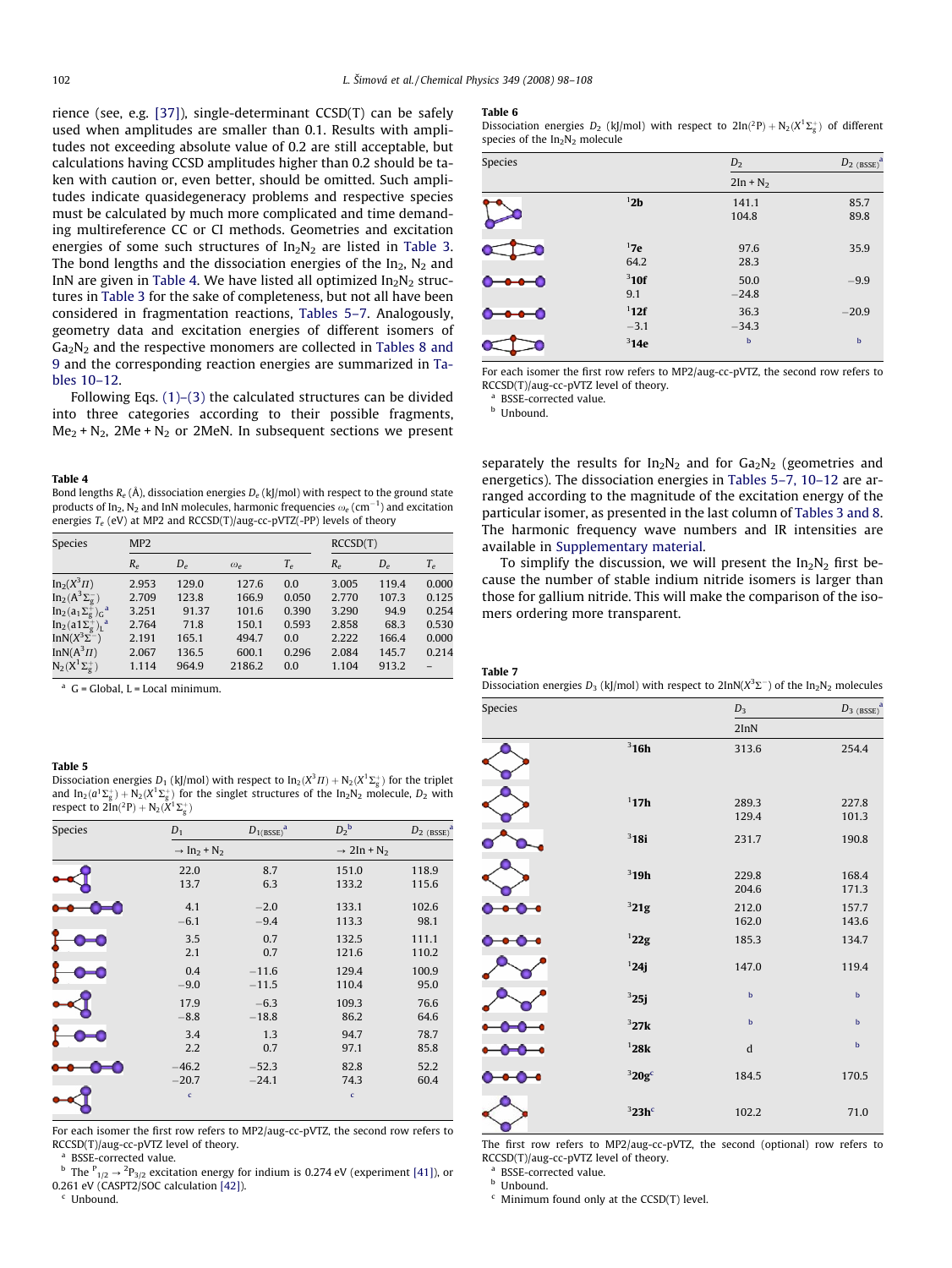<span id="page-5-0"></span>

| Table 8                                                                    |
|----------------------------------------------------------------------------|
| Geometries of the $Ga_2N_2$ isomers and RCCSD(T) excitation energies $T_e$ |

|         | Species/sym/state/type <sup>a</sup> |                                                                                                                   |                 | $R_1$<br>$R_2$<br>$R_3$ |       |                           | $\phi_1$ | $\phi_2$ |       |
|---------|-------------------------------------|-------------------------------------------------------------------------------------------------------------------|-----------------|-------------------------|-------|---------------------------|----------|----------|-------|
| 17e     | $D_{2h}$                            | ${}^1\!A_g$                                                                                                       | m               | 1.284                   | 2.077 | 36.0                      |          |          |       |
|         |                                     |                                                                                                                   |                 | 2.084                   | 35.8  |                           | 0.000    |          |       |
| 31a     | $C_{2v}$                            | ${}^3B_1$                                                                                                         | <b>TS</b>       | 1.104                   | 2.511 | 2.630                     | 57.0     | 0.174    |       |
| 12b     | $C_{s}$                             | $A^1$                                                                                                             | m               | 1.198                   | 2.755 | 2.300, 2.166 <sup>b</sup> | 77.4     | 145.9    | 0.214 |
| 3c      | $C_{\infty v}$                      | $3\Sigma^-$                                                                                                       | TS <sup>c</sup> | 1.114                   | 2.443 | 3.613                     |          |          | 0.355 |
| 35d     | $C_{2v}$                            | $A_2$                                                                                                             | TS <sub>2</sub> | 1.114                   | 2.436 | 3.973                     | 16.1     |          | 0.384 |
| 34d     | $C_{2v}$                            | $B_2$                                                                                                             | <b>TS</b>       | 1.114                   | 2.577 | 4.119                     | 15.6     |          | 0.396 |
| $3$ 10f | $D_{\infty h}$                      | $^3\Sigma_g^-$                                                                                                    | ${\rm m}$       | 1.189                   |       | 1.933                     |          |          |       |
|         |                                     |                                                                                                                   |                 | 1.200                   |       | 1.930                     |          |          | 0.502 |
| 16a     | $C_{2v}$                            | $^{1}A_{1}$                                                                                                       | m               | 1.145                   | 2.345 | 2.235                     | 63.3     |          | 0.533 |
|         |                                     |                                                                                                                   |                 | 1.220                   | 3.265 | 2.065, 1.955 <sup>b</sup> | 80.1     | 147.9    | 0.790 |
| 18d     | $C_{2v}$                            | $^{1}A_{1}$                                                                                                       | <b>TS</b>       | 1.115                   | 2.404 | 3.662                     | 17.5     |          | 0.889 |
| $1$ 12f | $D_{\infty h}$                      | $^1\Sigma_g^+$                                                                                                    | m               | 1.183                   | 1.980 |                           |          |          |       |
|         |                                     |                                                                                                                   |                 | 1.191                   |       | 1.963                     |          |          | 0.910 |
| 19c     | $C_{\infty}$                        | $1\Sigma^+$                                                                                                       | <b>TS</b>       | 1.118                   | 2.470 | 2.397                     |          |          | 0.929 |
| $3$ 13a | $C_{2v}$                            | ${}^3A_2$                                                                                                         | m               | 1.141                   | 2.571 | 2.168                     | 72.7     |          | 1.283 |
| $3$ 14e | $D_{2h}$                            | $^3\mbox{B}_{\rm 2g}$                                                                                             | <b>TS</b>       | 1.315                   |       | 2.085                     | 36.8     |          | 1.321 |
| $3$ 19h | $D_{2h}$                            | $B_{1g}$                                                                                                          | TS <sub>2</sub> |                         | 2.361 | 1.883                     | 77.6     |          | 2.989 |
| 321g    | $C_{\infty v}$                      | $3\overline{H}$                                                                                                   | ${\rm m}$       | 1.808                   | 1.705 | 1.812                     |          |          | 3.908 |
| $1$ 17h | $D_{2h}$                            | $^1\mathsf{A}_\mathsf{g}$                                                                                         | m               |                         | 2.228 | 1.936                     | 70.3     |          |       |
|         |                                     |                                                                                                                   |                 |                         | 2.258 | 1.931                     | 72.1     |          | 3.959 |
| 122g    | $C_{\infty}$                        | $1\Sigma^+$                                                                                                       | m               | 1.864                   | 1.691 | 1.829                     |          |          | 3.990 |
| $3$ 23h | $D_{2h}$                            | $^3\mbox{B}_{1\,\mbox{\scriptsize u}}$                                                                            | ${\rm m}$       |                         | 1.926 | 2.610                     | 85.3     |          | 4.545 |
| 128k    | $D_{\infty h}$                      |                                                                                                                   | m               |                         | 2.615 | 1.678                     |          |          | 5.629 |
| 327k    | $D_{\infty h}$                      | $\begin{array}{l} \n \begin{array}{c}\n 1 \Sigma_g^+ \\  3 \Sigma_g^- \\  3 \Theta_g^+ \end{array}\n \end{array}$ | TS <sup>c</sup> |                         | 2.210 | 1.821                     |          |          | 5.861 |
| 325j    | $C_{2h}$                            |                                                                                                                   | ${\rm m}$       |                         | 2.218 | 1.833                     | 155.9    |          |       |
|         |                                     |                                                                                                                   |                 | 2.422                   | 1.729 | 155.9 fixed               |          | 5.937    |       |

For some species RCCSD(T) geometries are given as a second row for the pertinent structure. Distances in Ångstrom, angles in degree,  $T_e$ 's in eV.<br><sup>a</sup> m = minimum, TS = transition state, TS<sub>2</sub> = second-order transition st

 $\epsilon$  Two degenerate imaginary linear bends.

#### Table 9

Bond lengths  $R_e(\text{\AA})$ , dissociation energies  $D_e(k|/mol)$  with respect to the ground state products of Ga<sub>2</sub>, N<sub>2</sub> and GaN molecules, harmonic frequencies  $\omega_e$  (cm<sup>-1</sup>) and excitation energies  $T_e$  (eV) at MP2 and RCCSD(T)/aug-cc-pVTZ levels of theory

| <b>Species</b>              | MP <sub>2</sub> |            |                 |            | RCCSD(T)   |                    |                 |       |
|-----------------------------|-----------------|------------|-----------------|------------|------------|--------------------|-----------------|-------|
|                             | $R_{\rho}$      | $D_{\rho}$ | $\omega_{\rho}$ | $T_{\rho}$ | $R_{\rho}$ | $D_{\rho}$         | $\omega_{\rho}$ | $T_e$ |
| $Ga_2(X^3\Pi)^a$            | 2.576           | 156.4      | 198             | 0.0        | 2.612      | 150.8              | 184             | 0.0   |
| $Ga_2(A^3\Sigma_\sigma^-)$  | 2.889           | 284.8      | 138             | 4.852      | 2.902      | 293.5              | 133             | 4.606 |
| $Ga_2(a^1\Sigma_g^+)$       | 2.869           | 101.6      | 145             | 0.814      | 2.892      | 113.3              | 139             | 0.389 |
| GaN $(X^3\Sigma^{-})^b$     | 1.976           | 248.4      | 557             | 0.0        | 1.990      | 218.0              | 539             | 0.0   |
| $\text{GaN}(A^3 \Pi)$       | 1.857           | 232.0      | 618             | 0.170      | 1.853      | 211.3              | 621             | 0.070 |
| $N_2(X^1\Sigma^+_{\sigma})$ | 1.114           | 964.9      | 2187            |            | 1.104      | 912.2 <sub>5</sub> | 2339            |       |

<sup>a</sup> R<sub>e</sub> = 2.794 Å, DFT data from Refs. [\[5,6\].](#page-10-0)<br><sup>b</sup> R<sub>e</sub> = 2.064 Å, D<sub>e</sub> = 236.4 kJ/mol,  $\omega_e$  = 447 cm<sup>-1</sup>, DFT data from Refs. [5,6].

# 3.1.  $In_2N_2$

The geometries of the calculated 28 isomers of  $In<sub>2</sub>N<sub>2</sub>$  dimer are summarized in [Table 3](#page-3-0). Here the point group symmetry, the irreducible representation, spin multiplicity, and the type of extremum also are given, i.e. whether it is a minimum or a saddle point.

For comparison, calculations have been carried out on the dia-tomic fragments, In<sub>2</sub>, InN and N<sub>2</sub> [\(Table 4](#page-4-0)), with the same computational procedure as employed for the dimer. The ground state  $X^3\Pi$  of In<sub>2</sub> has a bond length R<sub>e</sub> = 3.005 Å and dissociation energy  $D_e$  = 199.4 kJ/mol at RCCSD(T)/aug-cc-pVTZ(-PP) level of theory. The first excited state  $\mathsf{A}^{3}\Sigma_{\mathrm{g}}^{-}$  is at 12.1 kJ/mol above the ground state, and it has a shorter bond length by 0.24 Å. The global minimum of the lowest singlet,  $a^1\Sigma^+_\text{g}$ , has an elongated  $R_e$  compared to the ground state by 0.29 Å, while there also exists a local minimum (see [Table 4\)](#page-4-0) of this state. For the InN molecule the ground state  $X^3\Sigma^-$  has R<sub>e</sub> = 2.222 Å and D<sub>e</sub> = 166.4 kJ/mol. The first excited state,  $A^3\Pi$ , is at  ${\sim}20$  kJ/mol (0.2 eV) above the ground state and has an  $R_e$ value 0.14 Å shorter than the bond distance of  $X^3\Sigma^-$ . These results

### Table 10

Ga<sub>2</sub>N<sub>2</sub> Dissociation energies D<sub>1</sub> (kJ/mol) with respect to Ga<sub>2</sub>( $X^3 \Pi$ ) + N<sub>2</sub>( $X^1 \Sigma_{\rm g}^+$ ) for the triplet and  $Ga_2(a^1\Sigma_g^+) + N_2(X^1\Sigma_g^+)$  for the singlet structures,  $D_2$  with respect to  $2Ga(^{2}P) + N_{2}(X^{1}\Sigma_{g}^{+})$ 

| Species |         | $D_1$         | $D_{1}$ (BSSE) <sup>a</sup> | D <sub>2</sub> | $D_2$ (BSSE) <sup><math>\overline{S}</math></sup> |
|---------|---------|---------------|-----------------------------|----------------|---------------------------------------------------|
|         |         | $Ga2 + N2$    |                             | $2Ga + N2$     |                                                   |
|         | 31a     | 36.6<br>70.7  | 5.7<br>43.2                 | 219.9<br>175.4 | 141.1<br>117.7                                    |
|         | 33c     | 12.8<br>53.2  | 7.0<br>48.0                 | 196.1<br>158.0 | 136.4<br>118.8                                    |
|         | 34d     | 5.0<br>49.3   | 1.2<br>45.9                 | 188.3<br>154.1 | 137.3<br>122.6                                    |
|         | 16a     | 69.8<br>114.6 | $-39.6$<br>$-42.1$          | 174.6<br>140.8 | 50.8<br>44.4                                      |
|         | 18d     | 0.9<br>80.3   | $-4.8$<br>75.2              | 105.6<br>106.5 | 44.2<br>65.7                                      |
|         | 19c     | 3.9<br>76.4   | $-28.6$<br>47.3             | 108.7<br>102.6 | 24.5<br>41.5                                      |
|         | $3$ 13a | $\mathbf b$   | $\mathbf b$                 | 115.0<br>68.5  | $-1.4$<br>$-21.4$                                 |

For each isomer the first row refers to MP2/aug-cc-pVTZ, the second row refers to RCCSD(T)/aug-cc-pVTZ level of theory.

BSSE-corrected value.

**b** Unbound structure.

may be compared to the best spin–orbit free result of previous RCCSD(T) calculations where  $X^3\Sigma^-$  has  $R_e = 2.206 \text{ Å}$ ,  $A^3 \Pi$ , is at  $\sim$ 18 kJ/mol above the ground state with  $R_e$  of 2.064 Å [\[38\].](#page-10-0)

# 3.1.1.  $In_2 + N_2$

The  $^3$ 1a,  $^3$ 3 ${\bf c}$ ,  $^3$ 4d,  $^3$ 5d,  $^1$ 6a,  $^1$ 8d,  $^1$ 9 ${\bf c}$ , and  $^3$ 13a structures can be considered as dimers formed by the combination  $In_2 + N_2$ , i.e. as a result of intermolecular interaction of two non-polar molecules. The dissociation energies  $D_1$  with respect to  $In_2(X^3\Pi) + N_2(X^1\Sigma_{\rm g}^+)$  for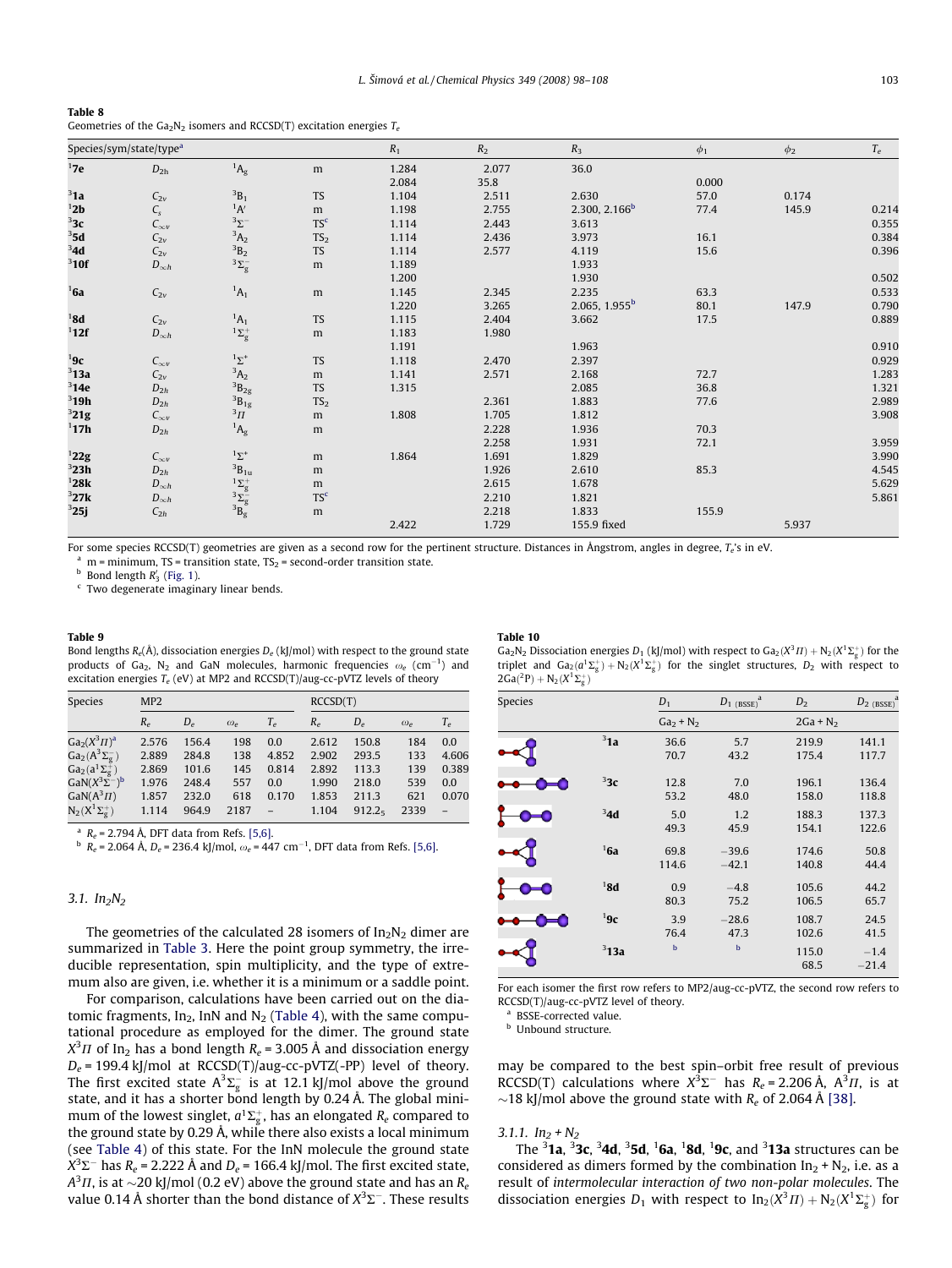#### <span id="page-6-0"></span>Table 11

Ga<sub>2</sub>N<sub>2</sub> dissociation energies D<sub>2</sub> (kJ/mol) with respect to  $2Ga(^2P) + N_2(X^1\Sigma_{\rm g}^+)$ fragments

| Species |                  | $D_2$          | $D_{2~(BSSE)}^{d}$ |
|---------|------------------|----------------|--------------------|
|         |                  | $2Ga + N_2$    |                    |
|         | 17e              | 212.0<br>192.2 | 83.6<br>91.8       |
|         | 12b              | 204.7<br>171.5 | 96.6<br>89.2       |
|         | $3$ 10f          | 232.3<br>143.8 | 111.7<br>$-18.9$   |
|         | 311 <sub>b</sub> | 205.4<br>116.0 | 88.0<br>25.3       |
|         | $1$ 12f          | 118.3<br>104.4 | 0.0<br>59.4        |
|         | $3$ 14e          | 176.0<br>64.8  | 48.5<br>$-34.8$    |

For each isomer the first row refers to MP2/aug-cc-pVTZ, the second row refers to RCCSD(T)/aug-cc-pVTZ level of theory.

<sup>a</sup> BSSE-corrected value.

Table 12 Ga<sub>2</sub>N<sub>2</sub> dissociation energies D<sub>3</sub> (kJ/mol) with respect to 2GaN (X<sup>3</sup>E<sup>-</sup>) fragments

| Species |      | $D_3$ | $D_3$ (BSSE) <sup>a</sup> |
|---------|------|-------|---------------------------|
|         |      | 2GaN  |                           |
|         | 321g | 178.5 | 118.1                     |
|         |      | 400.3 | 345.9                     |
|         | 117h | 358.7 | 213.9                     |
|         |      | 395.4 | 281.6                     |
|         | 327k | 146.9 | 91.0                      |
|         |      | 211.8 | 161.8                     |
|         | 325j | 138.4 | 75.6                      |
|         |      | 204.5 | 148.5                     |

For each isomer the first row refers to MP2/aug-cc-pVTZ, the second row refers to RCCSD(T)/aug-cc-pVTZ level of theory.

<sup>a</sup> BSSE-corrected value.

the triplet and  $In_2(a^1\Sigma_g^+) + N_2(X^1\Sigma_g^+)$  for the singlet structures of the In<sub>2</sub>N<sub>2</sub> molecule and D<sub>2</sub> with respect to 2In(<sup>2</sup>P) + N<sub>2</sub>( $X^1\Sigma_g^+$ ) at MP2 and RCCSD(T) level of theory are given in [Table 5.](#page-4-0)

The lowest minimum,  $^3$ 1a, the  $^3\mathrm{B}_1$  state, is a T-shaped structure of In<sub>2</sub>N<sub>2</sub>, consisting of a N<sub>2</sub>( $X^1\Sigma^+_g$ ) molecule which interacts perpendicularly with the In–In bond of the  $In_2(X^3\Pi)$  molecule. The BSSE-corrected binding energy of this structure is of 6.3 kJ/mol at the RCCSD(T)/aug-cc-pVTZ(-PP) level. The corresponding binding energy with respect to the  $2\ln(2P) + N_2(X^1\Sigma_g^+)$  is 115.6 kJ/mol. The In–In bond distance in the  $^3$ 1a dimer is shorter by 0.024 Å than the  $R_e$  of the free species, see [Tables 3 and 4.](#page-3-0) The frequency of the In-In and N $\equiv$ N stretching modes are 127.6 and 2186.2 cm $^{-1}$  in the free In<sub>2</sub>( $X^3\Pi$ ) and  $\mathrm{N}_2(X^1\Sigma_\mathrm{g}^+)$  molecules respectively, at the MP2/ aug-cc-pVTZ(-PP) level of theory. In  $In_2N_2$  both frequencies are blue-shifted: the In–In frequency only slightly (133.5  $\rm cm^{-1})$  while the N $\equiv$ N stretching mode (2629.0 cm $^{-1}$ ) is blue-shifted by 443 cm<sup>-1</sup> implying that the N $\equiv$ N stretching is hindered by the presence of the In<sub>2</sub> molecule, while the stretching of In<sub>2</sub> is practically unaffected.

The  $32c$  isomer is a minimum energy structure consisting of  $\text{In}_{2}(\text{A}^{3}\Sigma_{\text{g}}^{-})+N_{2}(X^{1}\Sigma_{\text{g}}^{+})$ . The binding energy with respect to these products is 2.7 kJ/mol, while with respect to the diatomic ground states limit it is unbound by 9.4 kJ/mol at the RCCSD(T) level of theory. The stretching mode of  $In_2(A^3\Sigma_g^-)$  is calculated at

166.9 cm<sup>-1</sup> and that of  $N_2(X^1\Sigma_g^+)$  at 2186.2 cm<sup>-1</sup> (see [Table 4\)](#page-4-0) and we observe only a slight blue shift in the corresponding frequencies calculated for the dimer (173.7 and 2189.6  $cm^{-1}$ , respectively).

The  $3$ 4d,  $3$ 5d,  $1$ 8d, and  $1$ 9c species are transition states lying from 11.6 to 58.9 kJ/mol above the global minimum,  $31a$ . The first three are T-shaped structures while the fourth is a linear structure, see [Table 3](#page-3-0) and [Fig. 1](#page-2-0). In the first three isomers, their imaginary frequencies correspond to a motion of the  $N_2$  molecule so as to make  $In<sub>2</sub>N<sub>2</sub>$  linear.

The <sup>1</sup>6a minimum is a T-shaped structure consisting of  $In_2(a^1\Sigma_g^+) + N_2(X^1\Sigma_g^+)$ . Structure <sup>1</sup>6a is unbound with respect to these products,  $(BE = -18.76 \text{ kJ/mol})$ . However, if we take into account the fact that the  $a^1\Sigma_g^+$  state of In<sub>2</sub> involved in the dimer is in its local minimum, as shown by the orbitals, population analysis and bond distances, then with respect to the local minimum of  $In_2(a^1\Sigma_g^+) + N_2(X^1\Sigma_g^+)$ , the binding energy becomes 7.84 kJ/mol. The stretching mode of the  $\text{In}_{2}(a^{1}\Sigma_{g}^{+})$  is 150.1 cm<sup>-1</sup> in the local minimum and comparing this value and the corresponding value for  $N_2$  stretching with those values of  $16a$  we observe a small blue shift in the mode of  $In_2$  and a red shift in N<sub>2</sub>'s stretching mode  $(250.2$  and  $2021.8$  cm<sup>-1</sup>).

### 3.1.2.  $2In + N<sub>2</sub>$

The  $12b$ ,  $17e$ ,  $310f$ ,  $311b$ ,  $112f$ , and  $314e$  structures can be considered as the result of the interaction of two indium atoms with nitrogen molecule  $(2In + N<sub>2</sub>)$ . Their geometries at MP2 and RCCSD(T) level of theory are given in [Table 3](#page-3-0). The dissociation energies  $D_2$  with respect to  $2\ln(2P) + N_2(X^1\Sigma_g^+)$  at MP2 and RCCSD(T) level of theory are given in [Table 6](#page-4-0). We have not included structure  $3$ **11b** (of [Fig. 1](#page-2-0)) in [Table 6](#page-4-0) due to unacceptably large  $t_1$ excitation amplitude.

The lowest minimum,  $12b$ , is formed by the  $N_2$  molecule and two  $In(^{2}P)$  atoms interacting the first one with the triple bond and the other one with one N atom, see [Fig. 1](#page-2-0). Moreover, between the two In atoms a bond is formed, resembling the  $a^1\Sigma_g^+$  state of In<sub>2</sub>, and leading to a cyclic structure for  $In_2N_2$  (see [Fig. 1](#page-2-0)). The In–In distance is  $\sim$ 3.25 Å at both the MP2 and RCCSD(T) levels of theory. The BSSE-corrected dissociation energy with respect to  $2In + N_2$  is 85.7 (89.8) kJ/mol and with respect to  $In_2(a^1\Sigma_g^+) + N_2$ is 7.3  $(0.7)$  kJ/mol at the MP2  $(RCCSD(T))$  level of theory.

The <sup>1</sup>7e minimum is a <sup>1</sup>A<sub>g</sub> structure of  $D_{2h}$  symmetry and it is the seventh structure lying at 69 kJ/mol above the global minimum at the RCCSD(T) level. It might be noted that the corresponding structure in  $Ga_2N_2$  has been found to be the global minimum (see Section 3.2). In <sup>1</sup>7e, each In atom interacts with the  $N_2$  molecule and the dissociation energy with respect to the  $2In + N<sub>2</sub>$  products is 28.3 kJ/mol at RCCSD(T) level.

The  $3$ **10f** and  $1$ **2f** minima are lying at about 100 kJ/mol above the <sup>3</sup>1a global minimum, and their absolute order is reversed in the RCCSD(T) level of theory. They are linear structures; each In atom is connected to an N atom of  $N_2$  molecule. From the population analysis it seems that the  $N_2$  molecule could be excited.

### 3.1.3. 2InN

The <sup>3</sup>15g, <sup>3</sup>16h, <sup>1</sup>17h, <sup>3</sup>18i, <sup>3</sup>19h, <sup>3</sup>20g, <sup>3</sup>21g, <sup>1</sup>22g, <sup>3</sup>23h, <sup>1</sup>24j, and  $126g$  species have been formed by combination of two InN molecules. Five of them are linear having an In–N–In–N (g) structure, four of them have a rhombic (**h**) structure with a  $D_{2h}$  symmetry one is planar (<sup>3</sup>18i) and one has a  $C_{2h}$  symmetry (<sup>1</sup>24j), see [Table 3](#page-3-0) and [Fig. 1](#page-2-0). All are minima with the exception of the  $315g$ and  $3$ 19h species. We have not included structures  $3$ 15g and <sup>1</sup>26g in [Table 7](#page-4-0) due to unacceptably large  $t_1$  excitation amplitudes. It should be noted that in this case, unlike the situation in the e species, the rhombic **h** structure does not facilitate any N-N interactions, since the N–N distance is very large (2.7–3.5 Å).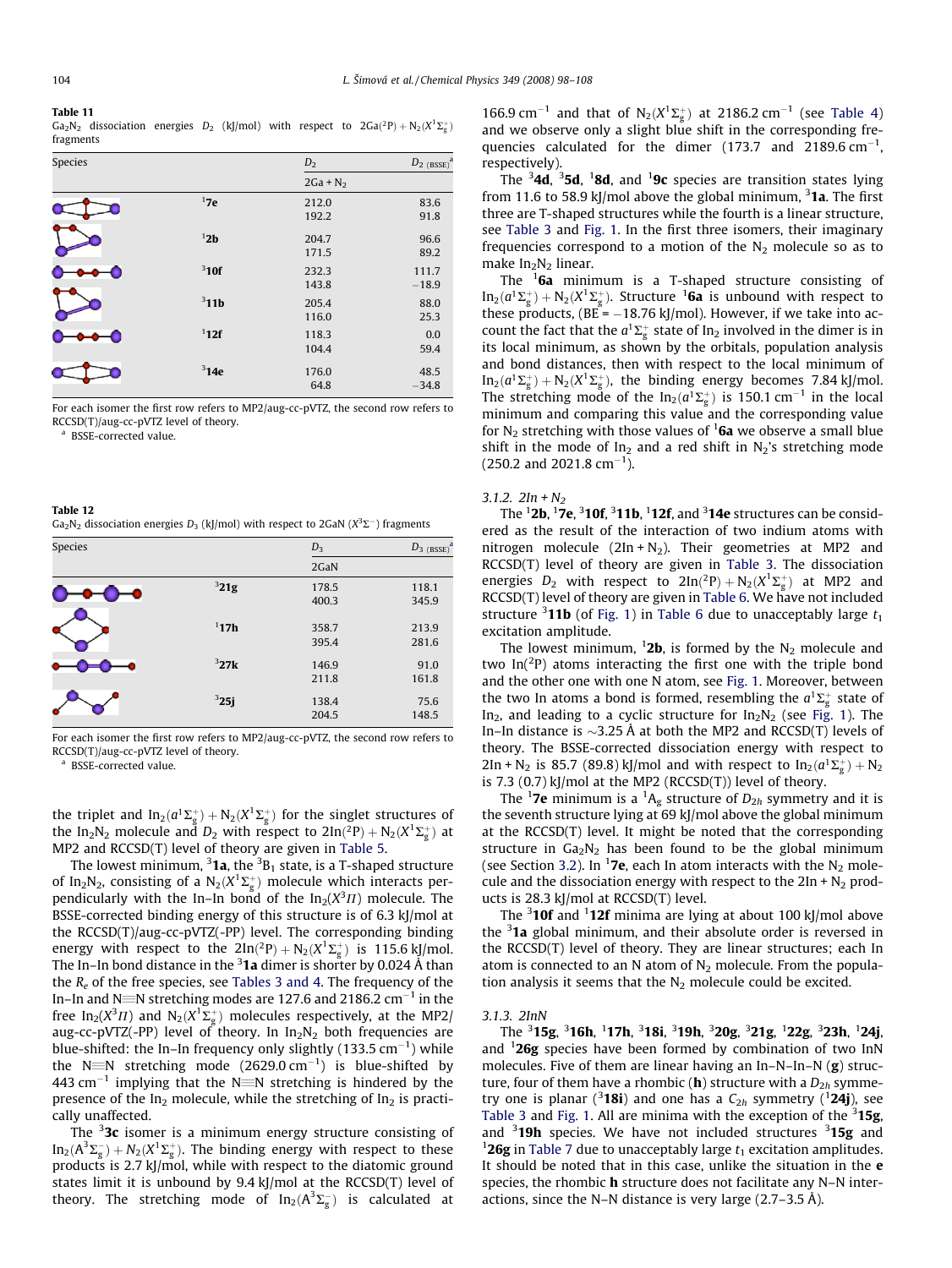Thus, there are nine species formed by 2InN that are bound with respect to the ground state of two InN with a binding energy ranging from 254 to 119 kJ/mol at the MP2 and from 171 to 71 kJ/mol at the (RCCSD(T)) level of theory ([Table 7\)](#page-4-0). For two of them ( $3$ 20g,  $3$ 23h) we have only RCCSD(T) data since MP2 geometries did not converge. This group exhibits the strongest binding with respect to potential fragments. Concerning the excitation energies, the absolute order is different in MP2 and RCCSD(T) methods for some species of this group, i.e. the  $1$ **17h** ( ${}^{1}A_{g}$ ,  $D_{2h}$  symmetry) in MP2 is low-lying while in RCCSD(T) is lying higher than the <sup>3</sup>19h, <sup>3</sup>20g, and  $3$ 21g structures [\(Tables 3 and 7\)](#page-3-0).

Summarizing the reliability of the single-reference RCCSD(T) we must quote the largest single  $(t_1)$  and double excitation  $(t_2)$  ampli-tudes [\(Table 2](#page-2-0)). For the majority of the isomers, the  $t_1$  and  $t_2$  are acceptably small, well below 0.15, with the exception of  $3$ **11b**, <sup>3</sup>15g and <sup>1</sup>26g where the  $t_1$  and  $t_2$  are larger than 0.2. The large amplitudes indicate that these isomers possess non-negligible multireference character. Accordingly, we have not included these structures in the analysis of dissociation energies (in [Tables 6](#page-4-0) [and 7\)](#page-4-0).

### 3.2.  $Ga_2N_2$

The geometries of 22  $Ga<sub>2</sub>N<sub>2</sub>$  isomers in various electronic states are listed in [Table 8](#page-5-0), while the properties of the monomers in various electronic states are given in [Table 9](#page-5-0). The diatomic fragments  $Ga<sub>2</sub>$ , GaN and N<sub>2</sub> [\(Table 9](#page-5-0)) were calculated at the same computational level as the dimers. There are no spectroscopic experimental data on  $Ga<sub>2</sub>$  and GaN molecules, so we can assess the performance of the aug-cc-pvtz basis set only for the ground state of the  $N_2$  molecule. The pertinent experimental data are:  $R_e = 1.098 \text{ Å}$ ,  $\omega_e$  = 2359 cm<sup>-1</sup>. As expected, MP2 overshoots the experimental  $R_e$  and underestimates harmonic frequency. The RCCSD(T) spectroscopic properties of  $N_2$  are in very good agreement with experiment, the differences in  $R_e$  and  $\omega_e$  are below 1%.

The dissociation energies of the structures with respect to three types of products (Eqs. [\(1\)–\(3\)](#page-2-0)) are given in [Tables 10–12](#page-5-0). In contrast to In<sub>2</sub>N<sub>2</sub>, the lowest energy structure is the rhombic <sup>1</sup>7e. In [Tables 10–12](#page-5-0) we have considered also those structures that have very small values of one or two imaginary frequencies. They indicate that the potential energy surface is extremely flat and we can not exclude that they might turn out to be minima with the modifications in the computational method and/or basis set. For instance, optimizing the <sup>3</sup>1a isomer at the MP2/cc-pvtz and also at the CCSD(T)/cc-pvtz levels lead to the minimum structure, with no imaginary frequencies (see Supplementary material). Optimization of this structure using the counterpoise correction in each optimization step at MP2/aug-cc-pvtz level (see Ref. [\[39\]](#page-10-0)) also revealed that the resulting stationary point is a minimum. These results clearly show that the vibrational frequencies of a floppy <sup>3</sup>1a isomer are extremely sensitive to the minute details of the potential energy surface. Based on these results, we treat the <sup>3</sup>1a isomer as a minimum. Similar arguments can be applied also for the structures  ${\rm ^3}$ 3c,  ${\rm ^3}$ 4d,  ${\rm ^1}$ 8d,  ${\rm ^1}$ 9c and  ${\rm ^3}$ 14e, so we have included all of them in our analysis of dissociation energies.

# 3.2.1.  $Ga_2 + N_2$

In this group we have  $a$ -,  $c$ - and  $d$ -type structures, primarily as a results of the quadrupole–quadrupole interaction of the homonuclear monomers  $N_2$  + Ga<sub>2</sub>. This interaction modifies the N–N bond only slightly, in contrast to the GaGa bond that varies quite considerably. In this respect, the structures collected in [Table 10](#page-5-0) can be divided into three groups: triplets  $(^3$ **4d**,  $^3$ **13a**) where there is no change in the GaGa bond, triplets ( $^3$ **1a**,  $^3$ **3c**) where there is an slight contraction of the Ga–Ga bond and singlets ( $^1$ 6a,  $^1$ 8d and  $^1$ 9c) with significant contraction of the Ga–Ga bond with respect to the pertinent monomer. Their  $T_e$ 's are ordered according to this grouping ([Table 8\)](#page-5-0), where it might be noted that the highest lying isomer  $3$ 13a is the first excited state w.r.t.  $3$ 1a and this excitation actually leads to thermodynamically unstable T-shaped cluster. At the MP2 level the dissociation of the structures <sup>3</sup>1a, <sup>3</sup>3c and <sup>3</sup>4d to homonuclear fragments is endothermic-to-thermoneutral process, while the CCSD(T) data indicate that these structures are thermodynamically stable, though weakly bound van der Waals complexes [\(Ta](#page-5-0)[ble 10\)](#page-5-0). They possess very weak Ga–N bond(s). In the subset of singlets the MP2 data indicate instability of the complexes w.r.t. homonuclear monomers, while the inclusion of higher excitations in CCSD(T) dissociation energies discriminates between  ${}^{1}$ 6a (exothermic w.r.t.  $N_2$  + Ga<sub>2</sub>) and <sup>1</sup>**8d**, <sup>1</sup>**9c** – their decomposition is endothermic w.r.t.  $N_2$  + Ga<sub>2</sub>, similar to triplets.

# 3.2.2.  $2Ga + N_2$

First of all we will discuss the dissociation energies  $D_2$  from [Ta](#page-5-0)[ble 10](#page-5-0). There is striking distinction between triplets and singlets. For the triplets the dissociation into  $2Ga + N<sub>2</sub>$  is accompanied with substantially higher energy demand than for the remaining singlets ( ${}^{1}$ 6a,  ${}^{1}$ 8d,  ${}^{1}$ 9c). Both the higher order correlation effects and the CP-correction tend to decrease the  $D_2$  values. There are two exceptions for the structures  $18d$  and  $19c$ , the CP-corrected RCCSD(T) values are smaller than MP2 ones. Again, the excited state <sup>3</sup>**13a** seems to be unstable also w.r.t.  $2Ga + N_2$  fragments. Structures 12b 17a <sup>3</sup>10f <sup>3</sup>11b and <sup>1</sup>12f collected in Table 11 differ from those 2b,  $17e$ ,  $310f$ ,  $311b$  and  $112f$ , collected in [Table 11](#page-6-0), differ from those in [Table 10.](#page-5-0) In general, one can describe them as species with the nitrogen molecule perturbed by two gallium atoms in various arrangements. They possess no Ga–Ga bond or this bond is substantially elongated compared to the  $Ga<sub>2</sub>$  molecule. On the other hand, both gallium atoms can form separate bond with nitrogen atoms. These two factors have opposite effects on  $D_2$  and the resulting dissociation energies do not exhibit sound trends as in [Table 10](#page-5-0). For instance, except for  $17e$  isomer all CP-corrected CCSD(T) dissociation energies decrease, but in two cases leading even to unbound struc-tures, <sup>3</sup>10f and <sup>3</sup>14e. An interesting feature for all structures [Table 11](#page-6-0) is the relatively large CP-correction indicating substantial geometrical relaxation, compared to the moderate CP-corrections in [Table 10.](#page-5-0)

### 3.2.3. 2GaN

The thermochemistry of  $3$ 21g,  $1$ 17h,  $3$ 27k, and  $3$ 25j species, formed from two GaN molecules, is completely different from the previous groups. Structures <sup>3</sup>21g,<sup>3</sup>27k are linear, <sup>1</sup>17h is rhombic and <sup>3</sup>25j is planar. Due to the large  $t_1$  and  $t_2$  amplitudes we have to exclude the structures  $122g$  and  $323h$  from our analysis. All the structures are thermodynamically stable and the first three species in [Table 12](#page-6-0) possess quite strong Ga–N bonds (central ones for <sup>3</sup>21g and bifurcated for the rhombic structure). These three isomers are grouped within a relatively small 0.1 eV interval and are by far the most stable species in the  $Ga<sub>2</sub>N<sub>2</sub>$  family. The remaining two triplets, shifted in  $T_e$  higher by  $\sim$ 2 eV are substantially destabilized.

# 4. Discussion

As mentioned in the Introduction, there are three previous theoretical studies on  $In_2N_2$  with which some of our results can be compared. In the DFT study on  $In_2N_2$  by Cardelino et al. the authors report a series of compounds containing In atoms [\[7\]](#page-10-0). Only two of our In<sub>2</sub>N<sub>2</sub> isomers, the linear  $D_{\infty h}$  (<sup>3</sup> $\Sigma_{\rm g}$ ) (corresponding to our In– NN–In <sup>3</sup>**10f** structure) and the rhombic  $D_{2h}$  (<sup>1</sup>A<sub>g</sub>) (corresponding to our  $17e$ ) were examined in [\[7\]](#page-10-0) using the B3LYP functional and the 3-21G(d,p)<sub>In</sub> 6-311G(d,p)<sub>N</sub> basis augmented with the AKR4 extended basis set. Contrary to our results, they found the linear structure lower than the rhombic. Their geometries are similar to ours. Reversed order of stabilities of analogous linear and rhombic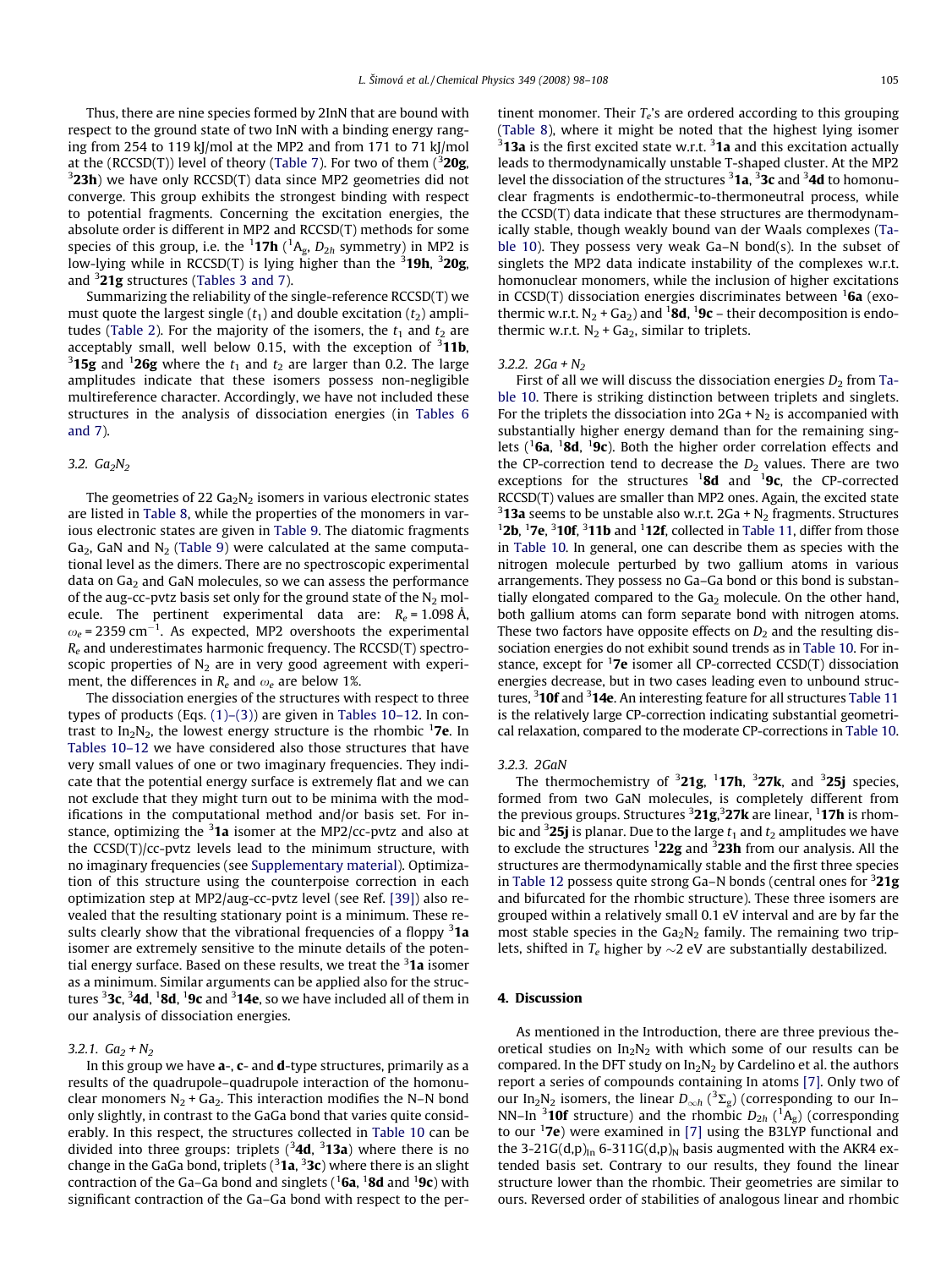structures of  $In_2N_2$  was reported in another DFT study, by Kandalam et al. [\[5\].](#page-10-0) In fact, when we restrict ourselves to structures investigated in [\[5\]](#page-10-0) there is some overlap between their DFT and our CCSD(T) results. Nevertheless, their InIn–NN cluster, with the most negative total energy ( $\mathsf{C}_{\infty \nu}$ , corresponding to our  $^3$ 3c  $^3\Sigma^$ state) has much longer In–N bond than our <sup>3</sup>3c structure and shows an imaginary frequency, while ours is a minimum. There exist some similarities in the ordering of their five structures with our results. Their rhombic  $D_{2h}$  structure, a minimum, has similar geometry as our  $^1$ **7e**  $^1$ A<sub>g</sub> structure and has energy higher by 0.24 eV than their InIn-NN cluster (our difference, as presented in [Table 3](#page-3-0), is 0.51 eV). Their linear  $D_{\infty h}$  In–NN–In structure (our **10f**  ${}^{3}\Sigma_{g}^{-}$  complex) is higher in energy than the rhombic complex by 0.11 eV, while our CCSD(T) results ([Table 3](#page-3-0)) lead to a difference between the two structures of 0.47 eV. However, the similarity ends there as in the present work a different structure has been determined as the absolute minimum, as well as a number of other minima and transition states. Furthermore, the results of some preliminary DFT(B3LYP/LANL2DZ) calculations on  $In_2N_2$ , also carried out in the present work were not in agreement with corresponding results of MP2 and RCCSD(T) methods. There are big differences in the absolute stability order of the isomers and in some cases also in geometry. For this reason, such calculations were not employed in the present study.

A detailed study on a number of different geometry structures and different states of  $In_2N_2$  was published very recently [\[8\],](#page-10-0) when this work was in progress. Six kinds of structures and altogether 20 different symmetry and spin states have been computed. The MRCISD method was combined with a relativistic effective core potential for the core electrons of In and N atoms with the (4s4p1d) basis set for the outer  $5s^2 5p^1$  shells for the In atom and the outer  $2s^22p^3$  shell for the N atom. In their work the In 4d electrons are in the core part, whereas in the present work they are included in the valence set (see above). Also, the basis set used in the MRCISD calculations was smaller than ours. It has been shown that the inclusion of the 4d In electrons in the valence set significantly affects the calculated  $R_e$  and transition energies of the in InN molecule [\[38\].](#page-10-0) Maybe this is the main reason why there are some differences between the results of their study and ours. In some cases their bond distances are more than 0.8 Å larger than ours like in the case of our global minimum,  $31a(^3B_1)$ , where our  $R_e$ (In–N) is 3.241 Å at RCCSD(T) level and they found 4.070 Å at the MRCI level. Moreover, there are differences in the absolute ordering of optimized structures and states. Our global minimum <sup>3</sup>1a is in their study 0.08 eV above a  $^3{\rm d}$  ( $^3{\rm B}_1$ ) structure, their global minimum (T-structure in their notation). However, this  $^3$ **d** ( $^3$ B<sub>1</sub>) structure we found at the RCCSD(T) level to be higher in energy. Instead, we found a  $^3$ **4d** ( $^3$ B<sub>2</sub>), which has analogous structure but different space symmetry as their  $^3{\rm d}$  ( $^3{\rm B}_1$ ), lying 0.12 eV above our  $^3{\rm 1a}$  global minimum. Our  $34d$  ( $^3B_2$ ) has, however, one imaginary frequency. Their  $^1\mathsf{A}_\mathsf{g}$  state (our  $^1$ **7e** species) is lying by 0.85 (0.69) eV above the  ${}^{3}B_{1}$  ( ${}^{3}$ **1a**) species at the MRCI(MRCI + Q) level while in our case the difference is 0.72 eV. We observe that the Davidson correction improves the MRCI value significantly leading to results closer to our RCCSD(T) values. Finally, in the present work some additional low-lying species like <sup>1</sup>**2b** have been calculated, which they did not calculate [\[8\],](#page-10-0) whereas they report some low-lying isomers which could not be calculated with MP2 for technical reasons. At the RCCSD(T) level these structures were found to be high in energy, for the particular space and spin symmetry reported [\[8\].](#page-10-0)

There is less data for  $Ga<sub>2</sub>N<sub>2</sub>$  complexes available in the literature than for  $In_2N_2$  dimers. The only work which allows comparison of relative stabilities and geometries of at least five symmetry and spin states of  $Ga<sub>2</sub>N<sub>2</sub>$  goes back to Ref. [\[5\]](#page-10-0). Our RCCSD(T) global minimum is a rhombic  $^1$ **7e** structure ( $D_{2h}$ ,  $^1\mathsf{A}_\mathsf{g}$ ), as is also reported by

Kandalam et al. from their DFT calculations [\[5\].](#page-10-0) Geometry parameters are also relatively similar. There is a general agreement that the rhombic structure <sup>1</sup>7e is a global minimum for  $Ga_2N_2$ [\[5,9,20\]](#page-10-0). Restricting the comparison to only five structures optimized by DFT [\[5\],](#page-10-0) this global minimum is followed by the Ga– NN–Ga  $D_{\infty h}$  structure, the GaGa–NN and NGa–NGa  $C_{\infty v}$  structures, all three having an imaginary frequency. Only then follows another minimum, N–GaGa–N,  $D_{\infty h}$ . The order and the character of corresponding four complexes following the global <sup>1</sup>7e minimum, is different with RCCSD(T): first ranking is the <sup>3</sup>3c GaGa–NN ( $C_{\infty\nu}$ , <sup>3</sup> $\Sigma^1$ ) structure, a transition state, followed by  $310f$  and  $321g$  Ga–NN– Ga ( $D_{\infty h}$ ,  ${}^{3}\Sigma_{g}$ ) and NGa–NGa ( $C_{\infty v}$ ,  ${}^{3} \Pi$ ) minima. Finally, there is a high lying <sup>3</sup>27k N–GaGa–N ( $D_{\infty h}$ , <sup>3</sup> $\Sigma_g$ ) which has an imaginary frequency but its singlet state counterpart, a  $128k$  complex, is a minimum. Energy separations with respect to the global  $D_{2h}$ ,  ${}^{1}A_{g}$ minimum of  $Ga_2N_2$  for these five states are 0.35, 0.50, 3.91, and 5.86 eV from RCCSD(T) energies, whereas energy separations for equivalent structures obtained by DFT are 0.17, 0.22, 2.78, and 5.27 eV, respectively. We note, however, that by using both MP2 and CCSD(T) methods we were able to obtain the three minima which are closer to the global minimum than is the  $3x$  GaGa-NN structure. Only 0.17 eV above the global  $17e$  minimum is our T-shaped <sup>3</sup>1a structure ( $C_{2v}$ , <sup>3</sup>B<sub>1</sub>) followed by a <sup>1</sup>2b (Cs 1A') minimum separated from <sup>1</sup>7e by 0.21 eV. Many other states, as summarized in [Table 8](#page-5-0), are energetically in between five structures optimized by DFT.

# 4.1. Comparison of  $In_2N_2$  and  $Ga_2N_2$

The lowest lying complex of  $In_2N_2$  is the T-type  $31a$  structure  $(C_{2v}, {}^{3}B_{1})$  followed by  ${}^{3}3c$   $(C_{\infty v}, {}^{3}\Sigma^{-})$ ,  ${}^{1}2b$   $(C_{S})$ ,  ${}^{1}6a$   $(C_{2v}, {}^{1}A_{1})$  and the <sup>1</sup>7e ( $D_{2h}$ , <sup>1</sup>A<sub>g</sub>) complexes, considering minima with no imaginary frequency. This order follows from RCCSD(T) energies. Note that MP2 predicts that the  $12b$  structure is more stable than the  $33c$  structure, see [Table 3.](#page-3-0) A major difference between the stability of  $Ga_2N_2$  and  $In_2N_2$  is that the most stable structure of  $Ga_2N_2$  is the rhombic  ${}^{1}$ **7e**( $D_{2h}$ ,  ${}^{1}A_g$ ) complex, followed by a T-type structure  ${}^{3}$ **1a**. Slightly higher are the <sup>1</sup>2b, <sup>3</sup>10f ( $D_{\infty h}$ , <sup>3</sup> $\Sigma_{g}^{-}$ ) and <sup>1</sup>6a minima. However, the T-type structure is only 0.17 eV higher than the global rhombic <sup>1</sup>7e minimum of  $Ga_2N_2$ . Note that the <sup>3</sup>3c complex, a low-lying minimum in  $In_2N_2$  has an imaginary frequency in  $Ga<sub>2</sub>N<sub>2</sub>$ . The first five minima of the free  $In<sub>2</sub>N<sub>2</sub>$  molecule are separated from its global  $3$ 1a minimum by 0.21, 0. 0.29, 0.49, and 0.72 eV, respectively. The first five minima of the free  $Ga_2N_2$  molecule are separated from its global  $17e$  minimum by 0.17, 0.21, 0.50, and 0.53 eV, respectively. The energy separation between lowest minima of  $Ga_2N_2$  is thus slightly smaller than in  $In_2N_2$ .

Some analogies between states of  $In_2N_2$  and  $Ga_2N_2$  can be better observed by comparing dissociation energies. The first group of reactions is collected in [Tables 5 and 10,](#page-4-0) respectively, for species which can be considered as complexes between  $Me<sub>2</sub>$  and  $N<sub>2</sub>$ . In  $D_1$  and  $D_2$  energies we consider the dissociation with respect to fragments  $Me<sub>2</sub> + N<sub>2</sub>$  and with respect to 2Me + N<sub>2</sub>. We see that for both  $Me<sub>2</sub>N<sub>2</sub>$  species there is a group of  $Me<sub>2</sub>N<sub>2</sub>$  molecules,  $3$ 1a, <sup>3</sup>3c, and <sup>3</sup>4d which have  $D_2$  dissociation energy about 100 kJ/mol or higher. The dissociation energy of  $35d$  for  $Ga_2N_2$  is omitted since this species has two imaginary frequencies. The picture is less transparent if we consider  $D_1$  dissociation energies. We just note that these energies are generally smaller than are  $D_2$  energies indicating low stability or even instability of  $Me<sub>2</sub>N<sub>2</sub>$  with respect to the separation to  $Me<sub>2</sub> + N<sub>2</sub>$  molecules.

Another group of  $D_2$  dissociation energies with respect to 2Me +  $N_2$  concerns structures represented by  $N_2$  interacting with two Me atoms, see [Tables 6 and 11.](#page-4-0) Aside from the reversed order of stabilities of the <sup>1</sup>7e and <sup>1</sup>2b complexes for  $In_2N_2$  and  $Ga_2N_2$ , we observe significantly higher  $D_2$  dissociation energies for these two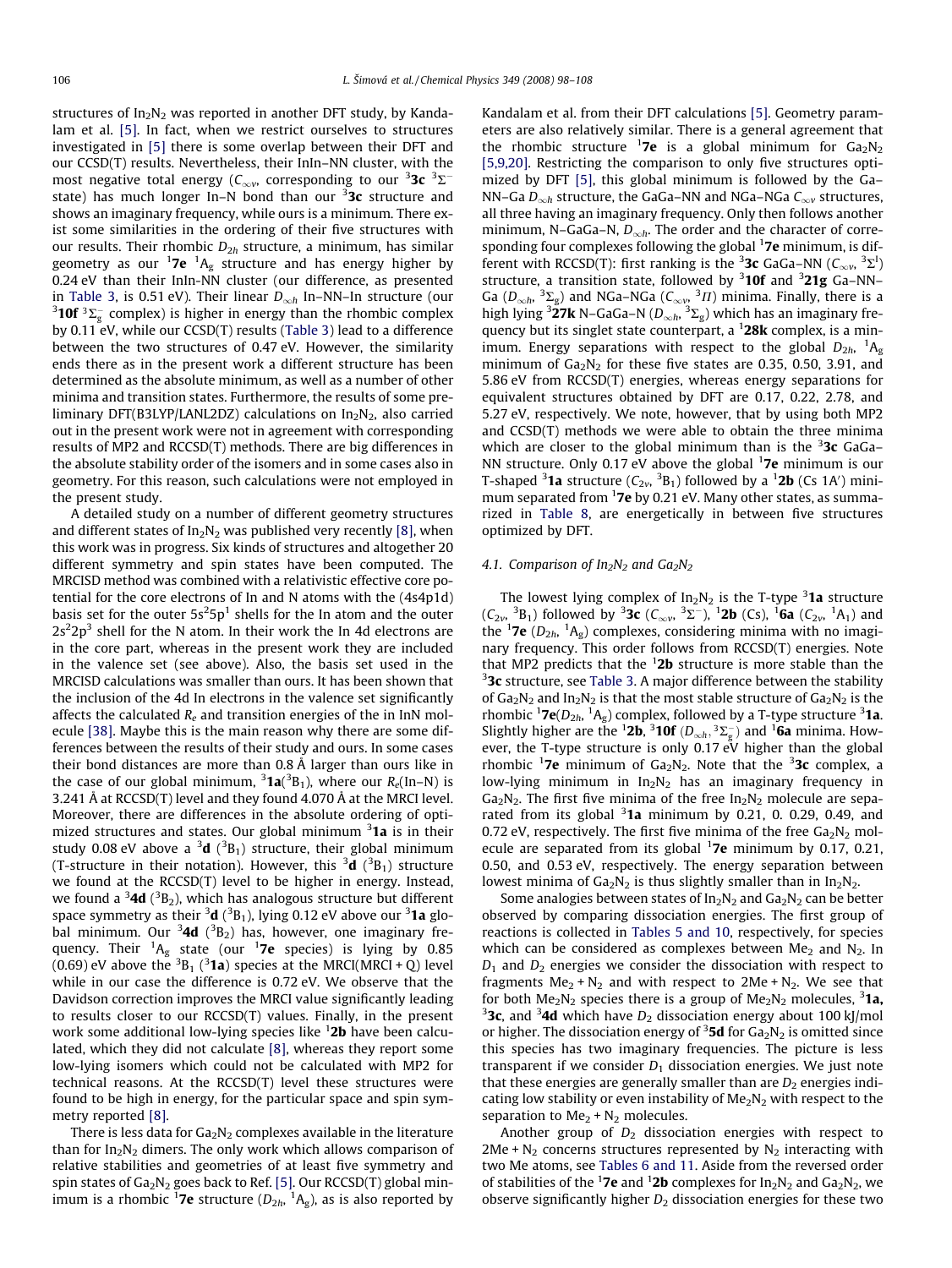<span id="page-9-0"></span>Table 13 Counterpoise corrected MP2 geometries of the  $Ga<sub>2</sub>N<sub>2</sub>$  isomers

|         | Species/sym/state/type <sup>a</sup> |                          |    |       | R2    | $R_{3}$ | $\varphi_1$ | $T_e$ |
|---------|-------------------------------------|--------------------------|----|-------|-------|---------|-------------|-------|
| 17e     | $D_{2h}$                            | $A_g$                    | m  | 1.274 |       | 2.134   | 34.7        | 0.0   |
| 31a     | $C_{2v}$                            | $B_1$                    | m  | 1.113 | 2.557 | 3.115   | 48.5        | 0.173 |
| 33c     | $C_{\infty}$                        | $\overline{3\Sigma^{-}}$ | TS | 1.114 | 2.438 | 4.002   |             | 0.331 |
| 34d     | $C_{2v}$                            | B <sub>2</sub>           | m  | 1.114 | 2.579 | 4.544   | 14.1        | 0.372 |
| $^1$ 6a | $C_{2v}$                            | $^1A_1$                  | m  | 1.120 | 2.379 | 2.692   | 52.4        | 0.560 |

RCCSD(T) excitation energies  $T_e$ <sup>b</sup> Distances in Ångstrom, angles in deg,  $T_e$ 's in eV.<br><sup>a</sup> m = minimum, TS = transition state.

**b** Excitation energies calculated at optimized geometries.

structures for both  $In_2N_2$  and  $Ga_2N_2$ . Higher  $D_2$  values from both MP2 and RCCSD(T) calculations were found for  $Ga<sub>2</sub>N<sub>2</sub>$ . Besides, the  $^1$ **7e** and  $^1$ **2b** complexes all other In<sub>2</sub>N<sub>2</sub> complexes of this type have negative dissociation  $D_2$  energies. No clear trend could be found for dissociation energies  $D_3$  with respect to MeN (X $^3\Sigma^-$ ) fragments, see [Tables 7 and 12.](#page-4-0) This is caused partly by difficulties when considering BSSE effects, which are very large particularly for  $Ga_2N_2$ .

The BSSE corrections for both  $In_2N_2$  and  $Ga_2N_2$  dimers are relatively large for some dissociation energies presented in [Tables 5–7,](#page-4-0) [10–12](#page-4-0). One reason may be a large change of the geometry of the subsystem participating in the particular complex in comparison to the geometry of the isolated species. It should be pointed out that the convergence of the CCSD procedure may be deteriorated when the geometry is far from the equilibrium which may lead to large CC amplitudes. Also, depending on the structure of the complex it happens that due to the presence of the ghost functions the high symmetry of the monomer is lowered. One has to be careful in obtaining the desired spectroscopic state of the monomer calculated in a lower symmetry. Finally, the use of diffuse functions in the augmented basis sets lead typically to the enhancement of BSSE. Augmented basis sets must be used since some of our complexes are Van der Waals species.

To shed more light on the BSSE problem associated with the geometry of  $Ga<sub>2</sub>N<sub>2</sub>$  isomers we have reoptimized selected low-lying  $Ga<sub>2</sub>N<sub>2</sub>$  structures with the inclusion of the counterpoise correction in the optimization and frequency calculation (structures <sup>3</sup>1a, <sup>3</sup>3c, <sup>3</sup>4d, <sup>3</sup>5d, <sup>1</sup>6a, <sup>1</sup>7e) [\[39\]](#page-10-0). The results are collected in Table 13. Two striking effects of the CP correction were observed: in geometries, it is the elongation of the  $R_3$  coordinate (accompanied by narrowing of the bonding angle  $\phi_1$ ) and, for isomers  $^3$ 1a and  $^3$ 4d the change from TS to minimum. The first effect indicates that suppressing the mutual 'borrowing' of the basis functions between the monomers decreases the over binding and, consequently, the inter-monomer distance is larger. The second feature, change in the nature of the stationary point is not surprising since the noncorrected (imaginary) frequencies in <sup>3</sup>1a and <sup>3</sup>4d were extremely low (flat potential energy surface), thus the CP-corrected Hessian matrix turned out to positive-definite. The only remaining transition state in this set is  $32c$ , however, the respective imaginary frequencies are extremely low. The excitation energies calculated at these geometries differ only slightly from the corresponding values in [Table 8](#page-5-0).

## 5. Conclusions

We have calculated 28 and 22 isomers of the  $In_2N_2$  and  $Ga_2N_2$ molecules, respectively, in various electronic states utilizing the MOLPRO [\[43\]](#page-10-0) and MOLCAS [\[44\]](#page-10-0) computer programs. We used the MP2 and RCCSD(T) methods employing the aug-cc-pVTZ and aug-cc-pVTZ-PP basis sets respectively, for the Ga and In atoms and aug-cc-pVTZ for the N atom. Dissociation energies were corrected with respect to the BSSE.

For In<sub>2</sub>N<sub>2</sub> our global minimum is a T-shaped  $C_{2v}$ <sup>3</sup>B<sub>1</sub> structure with the  $N_2$  on the  $C_{2v}$  axis, which has a dissociation energy of 6.3 kJ/mol with respect to  $In_2(X^3\Pi) + N_2(X^1\Sigma_{\rm g}^+)$  at the RCCSD(T) level of theory. About 0.3 eV above the global minimum four other species are calculated, which are planar, linear NNInIn and Tshaped structures with the In<sub>2</sub> on the  $C_{2v}$  axis. The rhombic <sup>1</sup>A<sub>g</sub> structure which is the global minimum of the  $Ga_2N_2$  molecule is calculated in the case of  $In_2N_2$  at 0.7 eV above the corresponding global minimum. A T-shaped global minimum of  $In<sub>2</sub>N<sub>2</sub>$  was also calculated by Cao and Balasubramanian [\[8\]](#page-10-0), but their main axis is located on the In–In bond.

There is a general agreement [\[5,20\]](#page-10-0) concerning the global minimum of  $Ga_2N_2$  which is a rhombic  $D_{2h}$ ,  ${}^1A_g$  closed-shell complex, in accord with our results. In both cited papers the authors used DFT methods. We were pleased that the dissociation energy, 100 kJ/mol as calculated by Zhou and Andrews [\[20\]](#page-10-0) – using DFT B3LYP, agrees reasonably well with our RCCSD(T) value, 92 kJ/ mol. This agreement does not last, since their DFT calculations predict the  ${}^{3}$ *H* as ground state for GaN, which is in disagreement with our result and those of other highly accurate calculations, according to which the ground state of GaN is the  ${}^{3}\Sigma^{-}$  state [\[40\].](#page-10-0) The global rhombic minimum of  $Ga_2N_2$  is followed by a T-type  ${}^{3}B_1$ structure separated from the global minimum by only 0.17 eV. The other two minima are 1A', the linear  $D_{\infty h}^{-3}\Sigma_{g}^{-}$ , and the T-shaped  $C_{2v}$ <sup>1</sup>A<sub>1</sub> structures separated from the global minimum by 0.21, 0.50, and 0.53 eV, respectively. While different methods lead to the same global minimum for  $Ga<sub>2</sub>N<sub>2</sub>$ , there is no unambiguous information about the higher lying species.

The dissociation energies calculated in this paper can be assigned to three groups – (a) approximately the smallest were found for  $2Me + N_2$  fragments, (b) medium for  $Me_2 + N_2$  ones and (c) strongest for MeN fragments. From the point of view of self-assembling monolayers – these clusters may take a part in the initial step of the heterogeneous reaction on suitable surface (e.g. silicon). Then some of the species from the (a) and (b) group may serve as a transfer agents for deposition of the diatomic or triatomic fragments on the surface since it seems easy to release either  $N_2$  or  $In_2/$  $Ga<sub>2</sub>$  or In/Ga atom from the cluster. On the other hand – clusters from the (c) group are more firm and may act as stickers for other layers. All these considerations point towards goal-directed adsorption of relevant nitrides with well controlled composition. For the future – it would be interesting to explore also the  $Me<sub>2</sub>N<sub>2</sub> \rightarrow MeN<sub>2</sub> + Me$  pathways on the Si surface, since they can lead to another class of nitride layers.

## Acknowledgements

The support of the Slovak Research and Development Agency (Contract No. APVV-20-018405) and VEGA (Grant No. 1/3560/06) is acknowledged. The authors acknowledge the support from the Greek Secretariat for research and the Slovak Ministry of Education through a Greece–Slovakia bilateral collaboration program.

## Appendix A. Supplementary material

Supplementary data associated with this article can be found, in the online version, at [doi:10.1016/j.chemphys.2008.02.051](http://dx.doi.org/10.1016/j.chemphys.2008.02.051).

### References

- [1] B.F. Levine, Phys. Rev. Lett. 22 (1969) 787.
- S. Nakamura, S.F. Chichibu (Eds.), Introduction to Nitride Semiconductor Blue Lasers and Light-Emitting Diodes, Taylor and Francis, London, 2000.
- [3] S. Nakamura, S.J. Pearton, G. Fasal, The Blue Laset Diodes, Springer, Berlin, 2000.